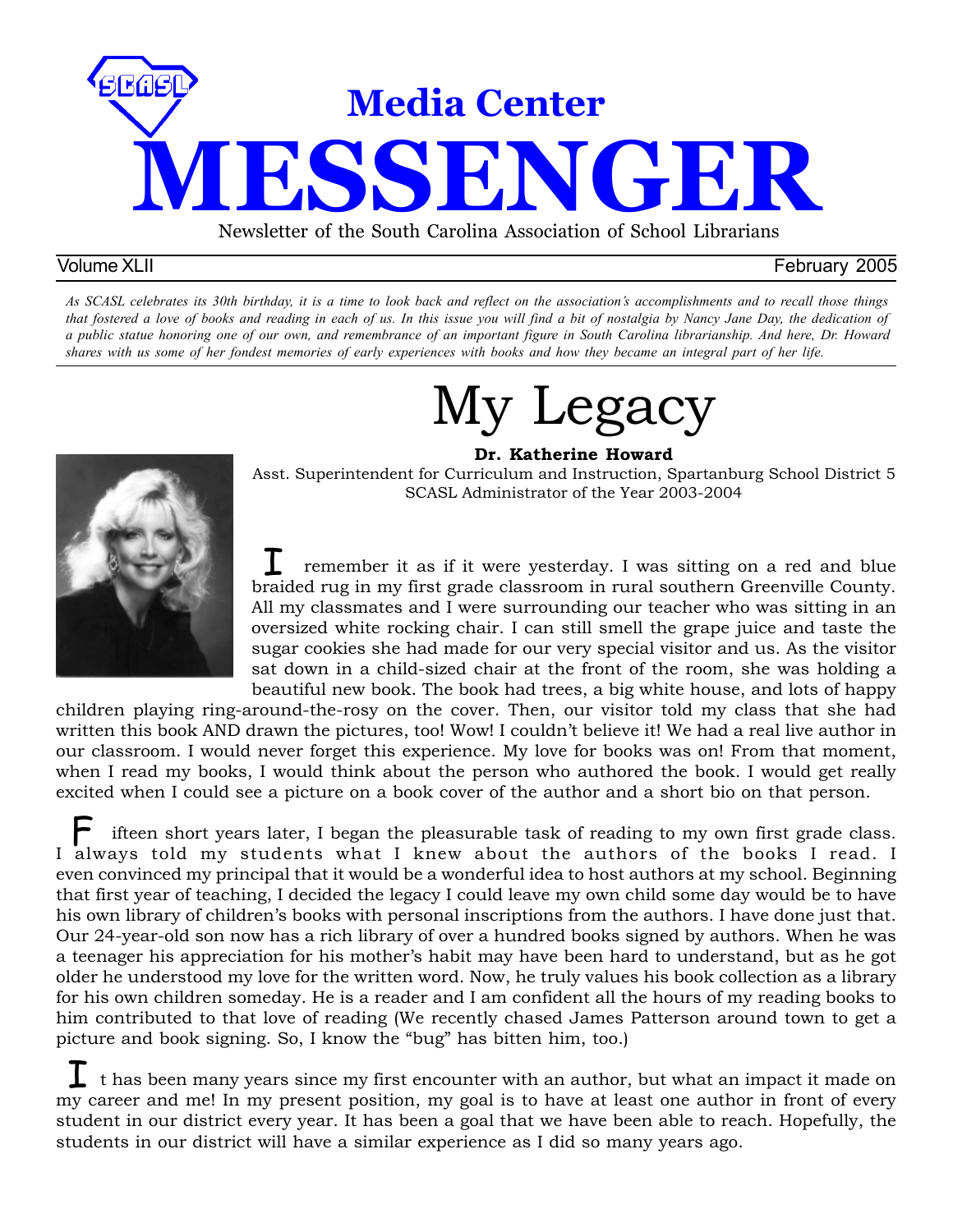

# From the President

Martha Taylor, *martha\_taylor@charter.net*

*Profession.* Let's take a minute to consider the term *profession*. Merriam-Webster Online provides four definitions of the term. I selected two that I feel are pertinent to SCASL:

> **2 :** an act of openly declaring or publicly claiming a belief, faith, or opinion **4 a:** a calling requiring specialized knowledge and often long and intensive academic preparation **b:** a principal calling, vocation, or employment **c:** the whole body of persons engaged in a calling

Definitions 4a and 4b are obvious correct choices for the term *profession* in our context as school library media specialists. It is obvious that 4c is the choice to define what SCASL is. So what's the relevance of definition 2?

I believe it's relevant because, as a profession and individual practitioners, we should be professing our belief and opinion in the importance of our profession! I am asking each of you to take time to speak out and let others know what we do to help student achievement in our schools.

Your opportunity to advocate and profess may be at the school, district, state, or national level. It may be to teachers, parents, administrators, or elected officials. If as a profession, we share the school library media story when and where we can, it will make a tremendous impact on the future of our profession. Profess and advocate for our profession!

I'm looking forward to seeing you at the SCASL conference in Florence, March 2–4. Lawren Hammond and her committees have done an excellent job in developing an intriguing and excellent conference. Remember—it's THE professional development opportunity for school library media specialists in South Carolina!

### Celebrating Thirty Years!

SCASL Trivia

- \* The first Administrator of the Year award was given to Dr. James A. Buie, Superintendent, Spartanburg District 3, in 1979-1980.
- \* The first Distinguished Service Award was given to Dr. Ann White and Elizabeth Godfrey in 1990-1991.
- \* Two hundred members attended the first SCASL conference in 1976.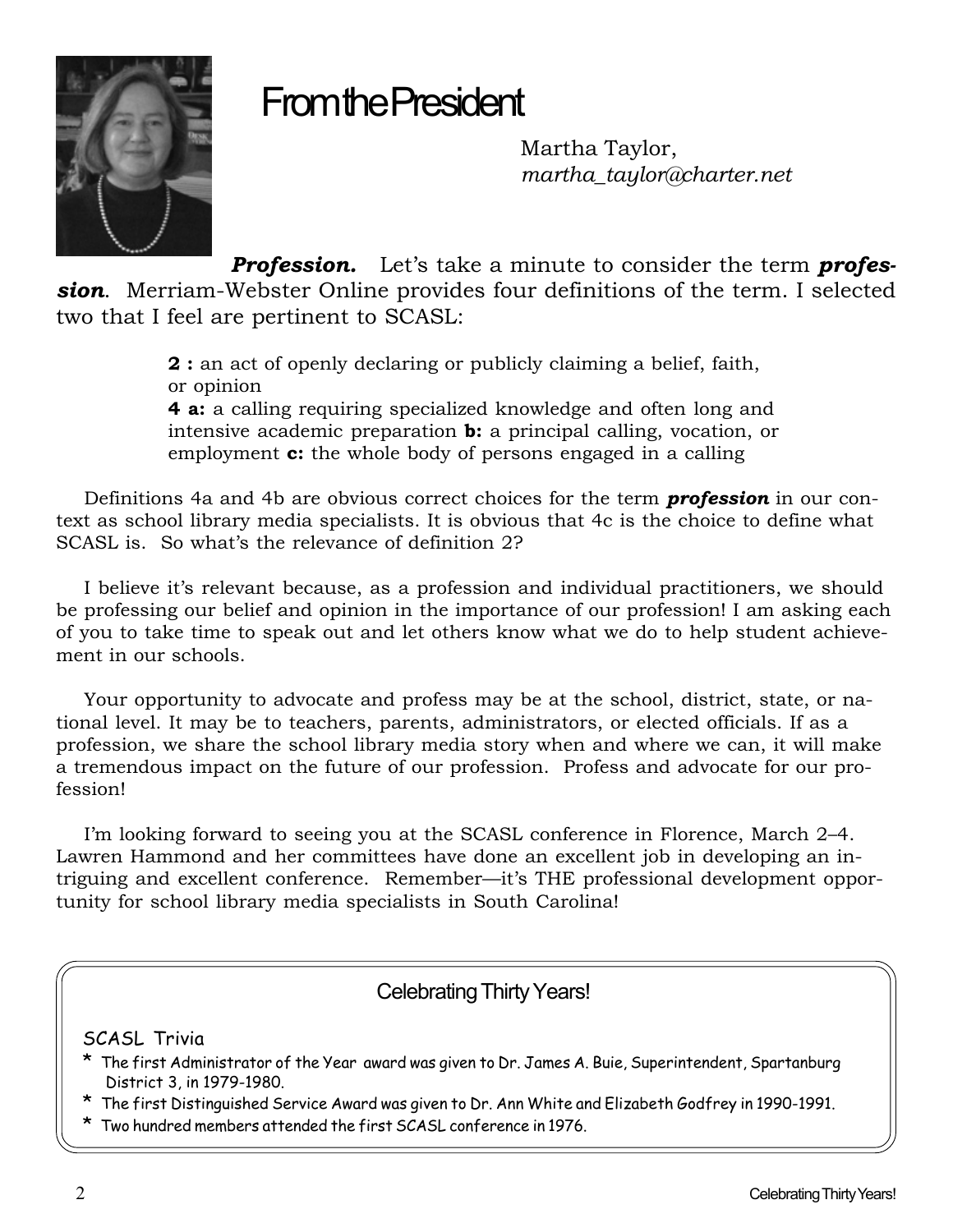# **Keep in Touch**

#### **SCASL:**

Email: ksutusky@sc.rr.com Write: Kathy Sutusky, Executive Secretary, SCASL, P.O. Box 2442, Columbia, SC 29202 Phone: 803-782-3956 Web Page: SCASL.net

#### **SCASL listserv:**

To subscribe: Address: listserv@listserv.sc.edu Subject: Leave blank Message: Subscribe SCASL-LS yourfirstname yourlastname To send a message: Address: SCASL-LS@listserv.sc.edu Type: your subject Type your message and send.

#### **The** *Media Center Messenger***:**

Send all suggestions, corrections, articles, and ideas to *jmoggles@direcway.com*

#### *Other important addresses:*

**SC Dept. of Education:** www.state.sc.us/sde/ **SCLA:** www.scla.org **SC State Library:** www.state.sc.us/scsl **ALA:** www.ala.org **AASL:** www.ala.org/aasl

*For your convenience, you can now view the Media Center Messenger*

. . . . . . . . . . . . . .

*online at the SCASL Web site.*

Calendar

March 2-4, 2005: SCASL Conference, Florence, SC

> April 2005: School Library Month

April 10-16, 2005: National Library Week

June 23-29, 2005: ALA Annual Conference, Chicago IL

The South Carolina Association of School Librarians advocates professional excellence, facilitates collaboration, and develops leadership to ensure that school library media programs are integral to teaching and learning in every South Carolina school.



### Contents

| Energy Conservation Measures for the SLMS  11     |  |
|---------------------------------------------------|--|
|                                                   |  |
| Get Hooked on Books and Promote Home Reading  12  |  |
| As the Pages Turn                                 |  |
| Creating and Managing a Book Club  13             |  |
|                                                   |  |
|                                                   |  |
| Club Sponsorship: A True Labor of Love  15        |  |
| Book Award News<br>16                             |  |
| Reading Rocks at Hanahan Middle School:           |  |
|                                                   |  |
| Transforming a Middle School Media Center  19     |  |
| 101 Ways to Celebrate Read Across America Day  22 |  |
| Reflections from First Year Media Specialist  24  |  |
| Thirteen Trials and Tribulations  25              |  |
| SCSL Director Jim Johnson Speaks                  |  |
|                                                   |  |
| The Yellow Brick Road to NBC, Part!!  26          |  |
|                                                   |  |
|                                                   |  |
|                                                   |  |
| 2005 Words of Wisdom from Aunt Bee  31            |  |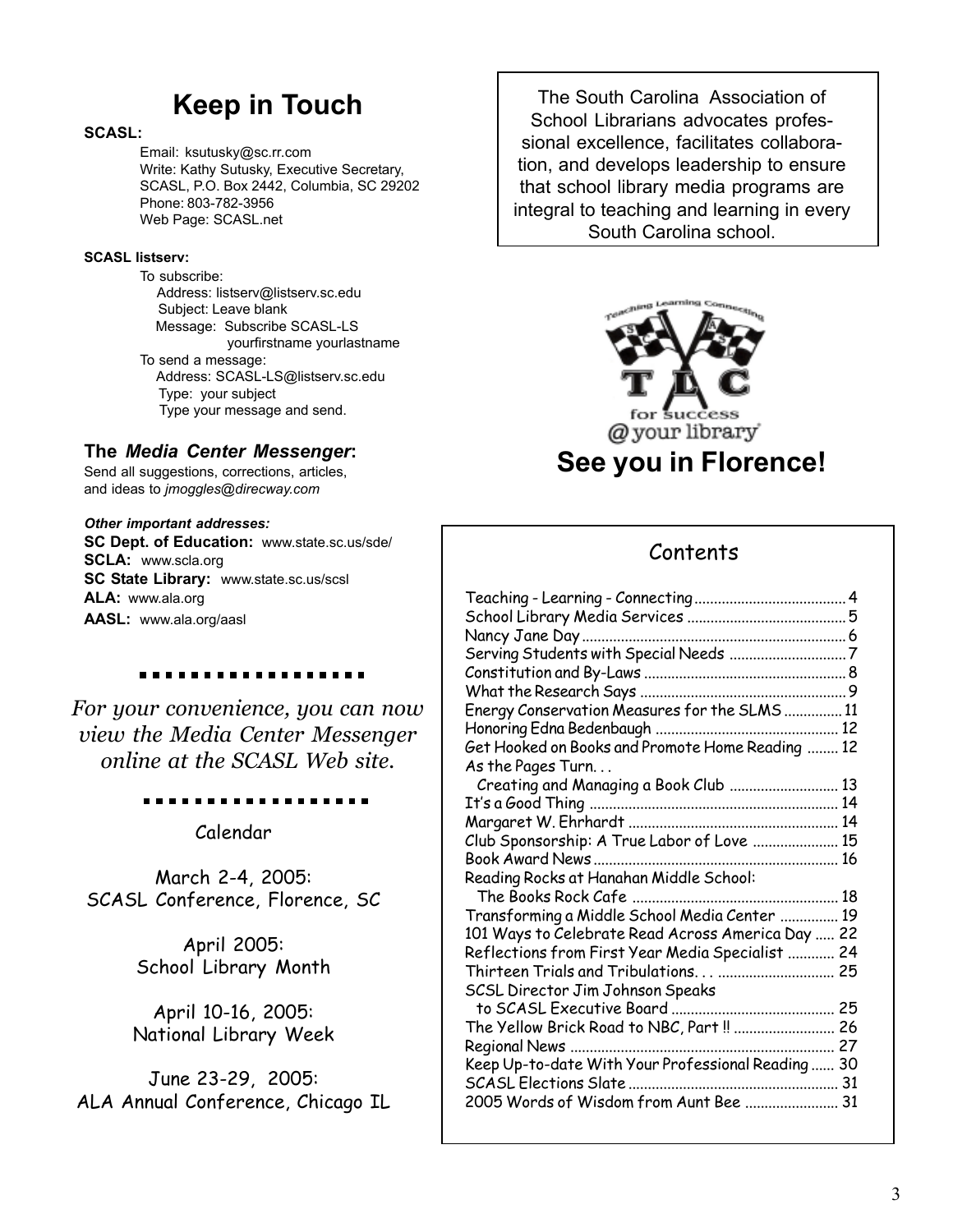# Teaching - Learning - Connecting



### SCASL Annual Conference March 2-4, 2005

Florence, South Carolina

Conference Update

Can you believe it's been 30 years of TLC for our very own SCASL? Well, it has! And we're still reaching out, growing and learning more each year.

Join us in Florence March 2-4 at the Civic Center and participate in our Birthday Bash, formerly known as the All Conference Reception on Wednesday evening.

Come early Wednesday for preconference workshops by Doug Johnson, David Loertscher, Toni Buzzeo and a hands-on session with ETV's Donna Thompson.

Stay through Friday's Book Award Luncheon and get to see and hear authors Mary E. Pearson, Danny Schnitzlein, Jan Slusser, Betsy Byars, and Lynn Floyd Wright.

Don't miss a minute of this jam packed program!  $\sim$  See YOU in Florence!

You seldom think of the hours of work that SCASL members put in preparing for the annual conference. The President-Elect is responsible for the overall planning and the details of contacting speak-

ers, making arrangements for a conference site and local hotels for conference rates, choosing the logo which enhances everything from flyers to book bags to name tags, and creating committees to handle the details of each aspect of the conference. A committee with huge responsibilities is the often unsung Local Arrangements committee. They see to facilities, hanging banners, equipment, hospitality, autograph sessions, the SCASL Store, signs, tour arrangements, decorations, table settings, and myriad other details. Pictured here are Gaye Brown and Debra Heimbrook who, together with Betty Anne Smith, head the committee. The tomes they are holding contain guidelines and details of their responsibilities. No small task! Thanks, Gaye, Debra and Betty Anne in advance for all your hard work.

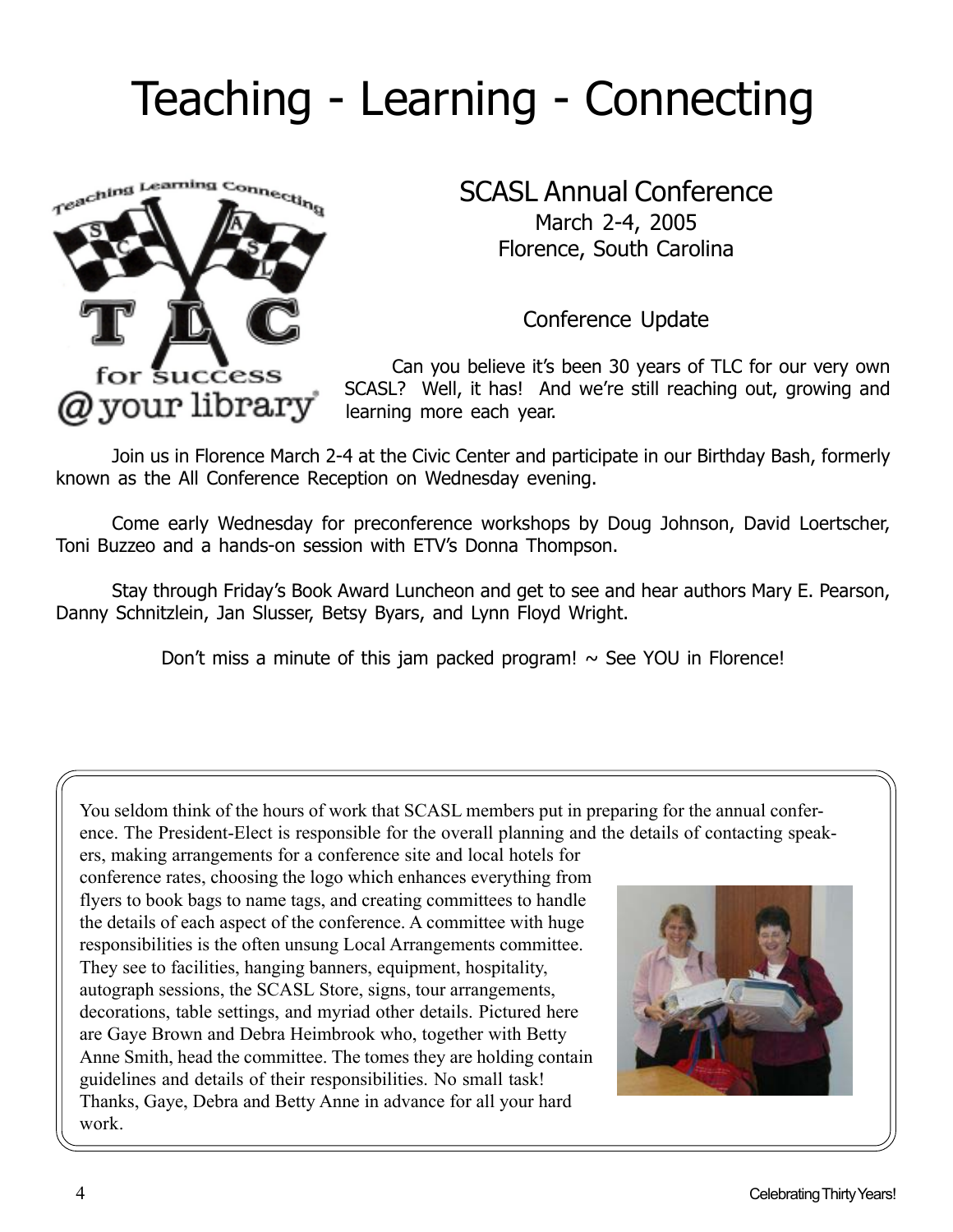

From the State Department of Education **School Library Media Services**

Martha Alewine, Consultant, School Library Media Services *E-mail: malewine@sde.state.sc.us Mobile: 803-331-0483*

Fow much thought have you given to the far-reaching effects you have through<br>your information literacy instruction, curriculum integration, and the part you<br>play in helping students learn and create knowledge? I have been your information literacy instruction, curriculum integration, and the part you play in helping students learn and create knowledge? I have been reading Stephen Covey's new book, *The 8th Habit: From Effectiveness to Greatness.* In this new book Covey looks at history through the following stages: Hunter/Gatherer; Agricultural; Industrial; Information/Knowledge Worker; and finally Wisdom. Covey states:

"Quality knowledge work is so valuable that unleashing its potential offers organizations an extraordinary opportunity for value creation. If that is true, just think of the value of unleashing the potential of your children. Knowledge work leverages all of the other investments that an organization or a family has already made…The most valuable assets of the 20th-century company were its *production equipment*. The most valuable asset of a 21st-century institution, whether business or non-business, will be its *knowledge workers* and their *productivity*." (Covey 14-15)

Covey does not specifically mention schools or libraries but his comments are very relevant to our stated purpose or mission or goal. What's happening in your school through your library media center to help your students develop the skills needed to be the knowledge workers Covey writes about? Our mission is to help all members of the learning community to be effective users of information and information technology. This mission covers a very broad spectrum and reaches into all curricular areas. I challenge each of you to evaluate your library media program through the lens of our mission and to develop ways of collecting data that document how you are meeting this mission and helping your students succeed.

avid Loertscher's pre-conference session for our conference in March entitled *Evidence-based Practice: Project Achievement-based* will certainly help you meet this challenge. If you are unable to attend this pre-conference session, I invite you to my concurrent session, *Value and Validity in the Library Media Center*. We will explore evidence-based practices and talk about how you can collect data on a local level.

We now have four years of data showing such things as budgets, size and age of collections, staffing, and contract length. What we need now is data from schools and districts showing the impact of you and your school library media program on student achievement. What can you do to give us that data?

Covey, Stephen R. *The 8th Habit: From Effectiveness to Greatness*. New York, NY: Free Press. 2004.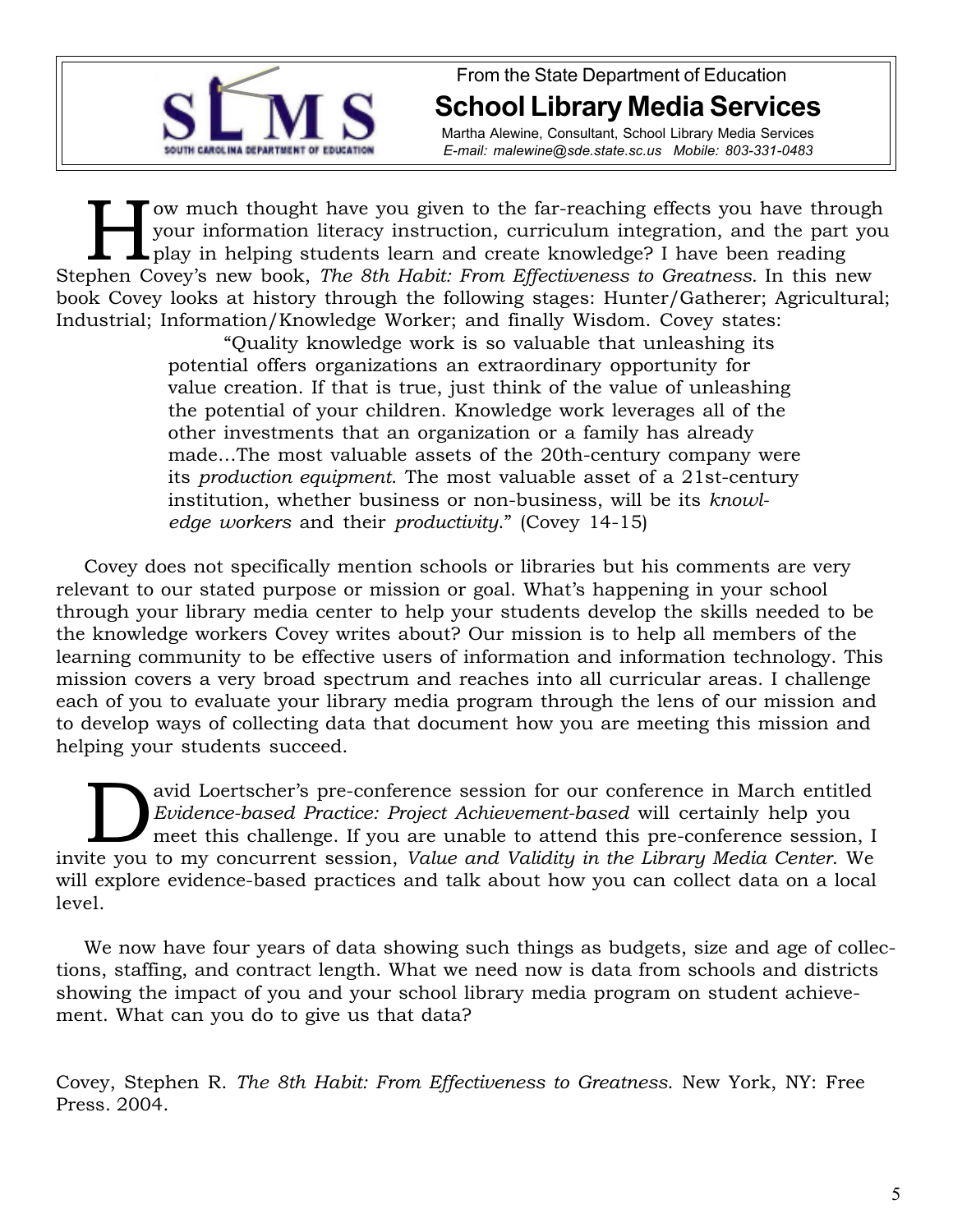# **Nancy Jane Day**



Nancy Jane Day taught Library Science courses at Winthrop College from 1939 to 1943 and was Supervisor of Library Services for the SC Department of Education from 1943 to 1970. Her term as President of the South Carolina Library Association in 1960-62 gave her the opportunity to urge the establishment of graduate level education in the state. In her honor, SCASL established the Nancy Jane Day Scholarship in 1987.

The following are the opening remarks of Miss Nancy Jane Day taken from a television program produced at the University of South Carolina c1973.

e have a tendency to think that our library program began when the state supervisor was employed, but actually we have had some people earlier who had thought of school libraries but certainly not in the terms that we think of school libraries today. They were thinking of libraries and their importance. I wanted to read to you a report. This statement is by Mr. O. B. Martin who was State Superintendent of Education in 1903. In his report for that year he called attention to the need for school libraries. As I say, his ideals were different from ours; "allow me to call your attention to the urgent need for libraries in our common schools. Many of our schools have well arranged working libraries, but hundreds of them have no provision whatever for the thousands of bright pupils who are hungry and thirsty for something more than what is furnished by the daily routine of text book work. It is scarcely necessary to argue the benefits of a school library. One has only to go into a schoolroom and hear pupils recite, or examine some sets of examination papers to find out by general intelligent and excellent expression the students who have access to good books and who have been readers. There is a vast amount of ignorance of current knowledge and information. Many homes are not provided with newspapers, magazines, nor any literature which will teach living history, and widen the horizons of the life of the bright boys and girls who emanate from them. It is my desire that we get at least a small library started in all of the schools in our state which have no provision, and I ask for your cooperation in this very important and far reaching work." Now that was in 1903, so you see we have had leaders along the way who have been interested in the school library. I am sure when he was thinking of a school library he was thinking of a small collection of books which we did find in some of our schools at that time.

Then later we have a quotation from Dr. Patterson Wardlaw, for whom the College of Education is named. In 1915, he felt the need for libraries, and said, "That depends on what you wish your school to be; are you willing for it to remain unequipped, lacking that most important piece of apparatus next to seats and black boards? Do you feel that it is worth no effort to make the lives of your children fuller and richer? Do you wish them to remain slaves to an environment little wider than the range of their five senses and the senses of their neighbors, if so then, you do not want a library. If, on the other hand, you feel that your children should have as good a chance as any other, if you desire them to get that whole schooling of which the work of teacher and text books is only half, if you wish to sharpen their wits, increase their intellectual power and enoble their ideas by contact with the brightest, strongest, and the best minds of the world, if you would like to put within their reach one of the keenest, least expensive, most refining, and elevating means of pleasure. Finally, if you would see your school a source and center of quickening and light to the whole community, you cannot afford to wait another season for a school library."

o you see now all through the years there have been some people who were interested in our school library, but it was not until 1946 that we actually had a state program with a school library supervisor in charge. The work began on September, 1946, Mr. Hope was the State Superintendent of Education; but the people who really worked to get a state school library supervisor were the school librarians.

*Read the complete discussion at http://www.libsci.sc.edu/histories/school/slh05.html. Thanks to Frankie O'Neal for calling our attention to this site.*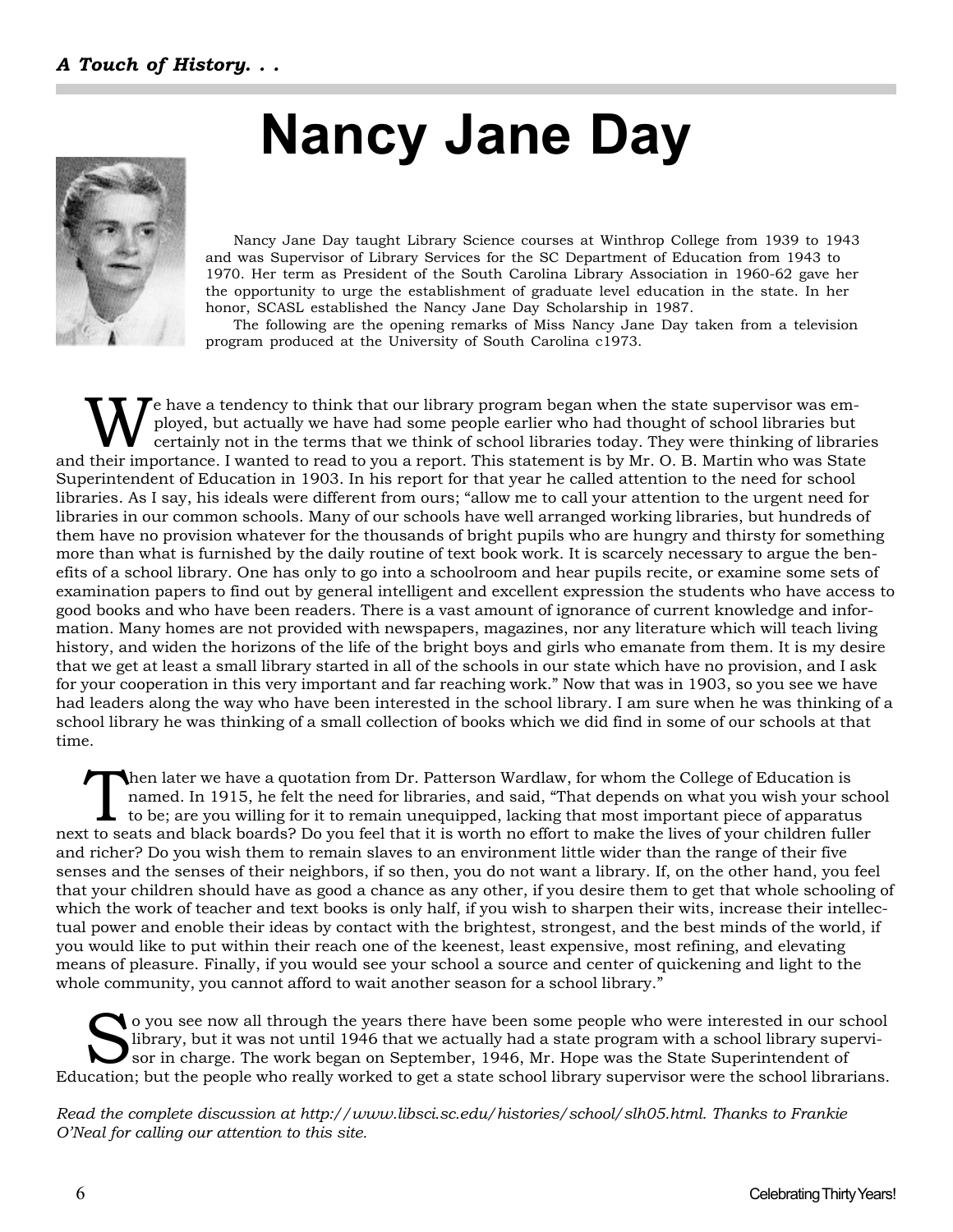# **Serving Students with Special Needs**

Greta Flinn, Calhoun Falls High School, *mflinn@acsd.k12.sc.us*

While I was in college, I seriously considered double majoring in special education. I lack, in fact, only a few classes to be certified. I also worked as a Lovaas tutor with a child with autism during this same time. I learned a lot about IDEA (Individuals with Disabilities Education Act) and IEPs (Individualized Education Plans); people-first language; and various physical, mental, and social disabilities. Working with children with disabilities both through a practicum and my job as a Lovaas tutor was a priceless experience. It was this background that led me to severely criticize myself. As I reflected on the nature of the library media services I offered, I had not done nearly enough to serve my students with special needs. Realizing that, even with my academic background, I was somewhat intimidated, I sought out the special education teachers at my school and proceeded to build professional relationships and learn about their students. Although I certainly do not profess to be an expert about serving students with special needs, I have learned a few things along the way.

#### • **Supporting transition**

Because I work at secondary school, a great fit for my students and the LMC program is working through transition. Students with disabilities served by secondary schools receive instruction and work-related experiences that prepare them for transitioning between school and the outside world. Students who are classified as EMD vacuum the library, wipe down tables, dust computers and shelves, and take out the trash. They help me set up and take down our annual book fair. They help process books in preparation for cataloging. One high school student classified as LD is learning to check in books and reshelve materials. He is able to reshelve fiction faster than I can! He was invaluable to me during my book fair as an extra set of eyes. He handled money and sales under my supervision, also. My chief vacuum cleaner guy has this task listed in his behavior plan as reward for good behavior. My book stamp helper practices skills with her hands that fit with her physical and occupational therapy.

#### • **Inclusion in ordering/acquisition**

During ordering time I stop by and chat with our lead special education teacher about materials that would benefit her students. I have begun acquiring "Hi Lo" books about popular topics of interest for them. I have really beefed up my career collection with these sorts of books, again as a means to support transition. I have noticed that many of our "regular" students benefit from these materials. I have ordered a first dictionary and a visual dictionary that I house in our reference collection for students with LD, EMD, and English language learners. I also order drawing books. Many schools order picture books and/or books on CD for students with special needs.

#### • **Physical arrangement**

Although limited by exactly what I can move and change, I have worked to remove physical barriers in the library media center for students with physical disabilities. I have really strived toward an open floor plan. I

shelve fiction for students with low reading levels in with the regular collection to reduce stigma. (Obviously, at a high school this may not quite work for picture books, but do consider placement carefully). I do not have an easy fiction section or an easy nonfiction section.

#### • **Cooperative groups**

An LMS may not know who all the students with special needs are. Working with teachers to set up pairs or groups of three students to work on assignments or research will allow a student who is being mainstreamed to participate in socialization and make progress on assignments.

#### • **Modified policies**

At my school each student has an Internet username and password. I have policy about not giving more than one reminder. For our students in self-contained classrooms, I give a list to their teacher of their Internet usernames and passwords. This way our other students don't see me ignoring my own policy. A little common sense paired with sensitivity goes a long way.

#### • **Collaboration and instruction**

Our self-contained teacher and I did a wonderfully successful collaborative unit last year on employment issues including applications, job research, and the interview process. It was quite an endeavor. We taught as a team, planned as a team, and evaluated the success of the unit as a team.

#### • **Technology**

The SC EdTech conference this year had session after session about assistive technology and software programs for students with disabilities. As media specialists what better way can we serve these students than to offer technology support and solutions? After some exploration I have discovered there are many features even in the Microsoft software our school already has that can be helpful to students with disabilities.

#### • **Gifted students are exceptional**

Even though we often don't associate gifted students with IDEA or consider them as having special needs, these students qualify as exceptional children. Get to know your gifted and talented teachers, collaborate with them, and order for these students with a wary eye toward the difference between reading level and interest level. Challenge activities or centers would also serve to engage these students.

I am still striving to improve and broaden services for our students with special needs. Serving students with special needs is a rewarding and challenging endeavor. The most important tool I have found thus far is building a relationship with the special education teachers at my school. Deciding to increase LMC services to students with special needs has not only had a positive impact on our students but has also been beneficial for me. My library has never been so clean, and I have eager helpers. Some of my students with whose teachers I collaborate are among my most enthusiastic student patrons.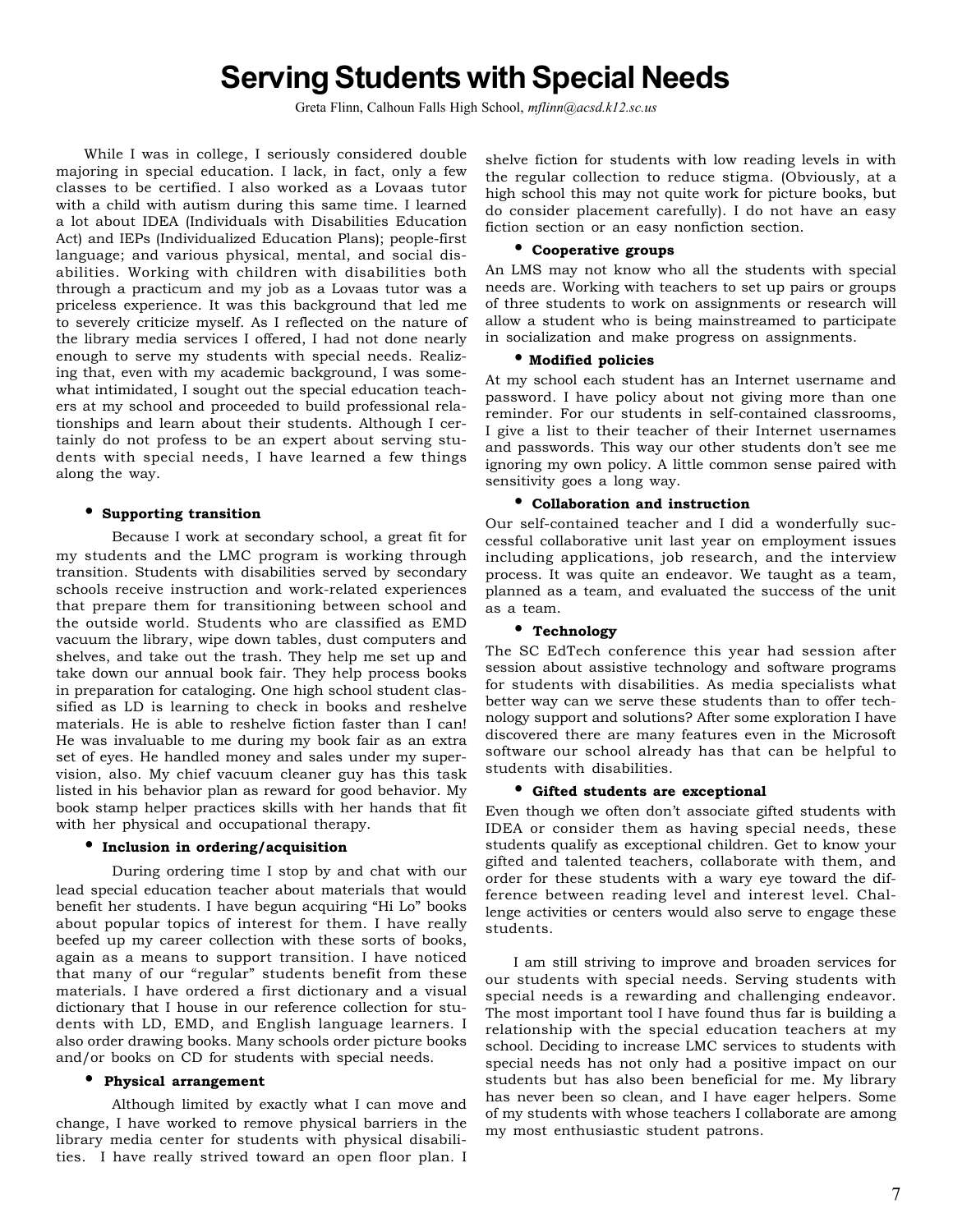# **Constitution and By-Laws**

Carolyn Jenkins, Constitution and By-Laws Chair, *cpj3407@beaufort.k12.sc.us*

In order to clarify the cost of membership dues by membership type, the executive board approved the following for your consideration and for action at the upcoming SCASL Conference to be held this spring in Florence. Please be aware that the following is not a change in the actual amount of dues to be paid by the members; instead, it is an attempt to clarify the amount of payment according to membership type. Please refer to your online Constitution and By-Laws at *http://www.scasl.net/constitution.htm* for the present wording as you consider your vote on the following at the spring conference.

#### **Section 1**

Dues shall be \$30.00 for certified library media specialists, retired media specialists on TERI and/or who are working full-time in a critical needs program as a media specialist, students employed as library media specialists, and other library professionals (e.g., library media specialists and technology specialists in any building level and district level position as well as academic, public and special librarians) and shall be for the current year.

#### **Section 2**

Dues shall be \$10.00 for full-time students (those carrying a minimum of nine hours per semester) and not employed as a library media professional and shall be for the current school year.

#### **Section 3**

Dues shall be \$5.00 for associate membership for state, district, and school administrators, (e.g. district superintendents, assistant superintendents, district curriculum coordinators, school level principals, and assistant principals) legislators, teachers, paraprofessionals, retired library media specialists who have not been members for ten consecutive years, and other interested persons and shall be for the current school year.

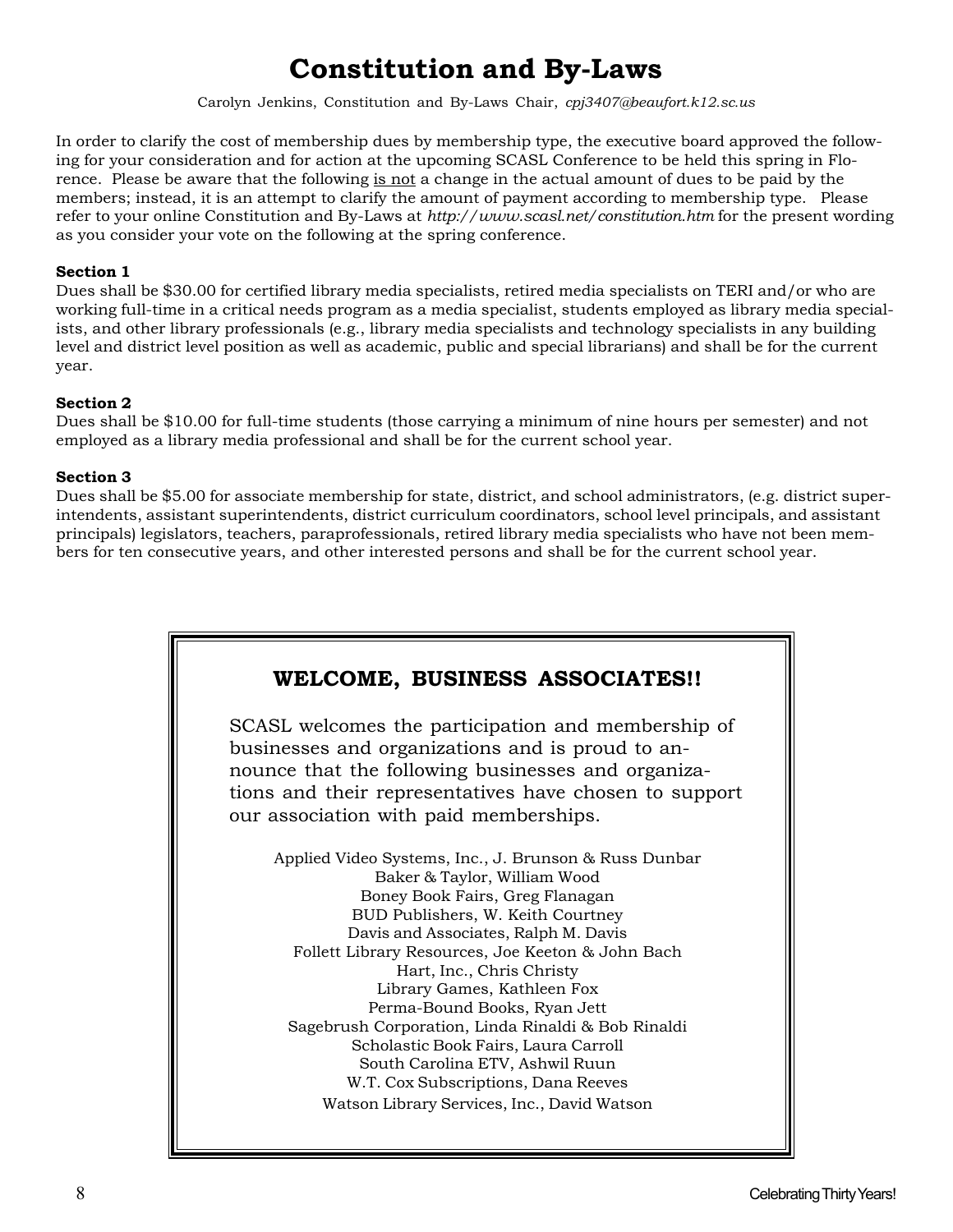# **WHAT THE RESEARCH SAYS**

Peggy Harrison, Brewer Middle School, Greenwood, *harrisonop@mail.gwd50.k12.sc.us*

*In theory there is nothing to hinder our following what we are taught; but in life there are many things to draw us aside.* (Epictetus*)*

What does the research tell us about the impact of school library media centers on student achievement? That low rumbling in the background consists of the unsuppressed groans of busy school library media specialists thinking, "Who has the time to read the research, much less actually learn from it?"

Such an attitude is entirely understandable, but, unfortunately for maxed-out library media professionals, it is also entirely untenable. This is—*drum roll, please*—the age of accountability. Administering a good school library media program no longer suffices; providing evidence to support the importance of that program in regard to increasing student achievement is absolutely necessary.

In other words, school library media specialists, like all educators, must accept that we have to justify our programs to the public at large in terms of standards-based learning as measured by the yardstick of student performance. This is the reality we must acknowledge as professionals; otherwise, we face the peril of being marginalized out of the schools.

While I prefer not to be too alarmist, I remember a guest editorial in *The State*, written by a low-country businessman, that offhandedly suggested folding school library media centers into the public library system. My reply, written as a letter to the editor, finally appeared a month later; in it I tried to emphasize that school libraries were an integral part of instruction and thus had a mission quite different from that of the public library.

No matter how busy our days, we must familiarize ourselves with the research. We must plan to incorporate what we learn from the research into our school library media programs. We must inform school and district administrators, parents, and other community stakeholders about the importance of school library media centers.

And we must support our assertions with data. That's where research and practice meet in the school library media center.

Now that the importance of keeping abreast of the research concerning school library media programs has been established, here are some sources to explore:

- "School Libraries Work" is a research foundation paper that compiles some of the results from studies in fourteen states, among which are several by Keith Curry Lance. I received a copy in the mail, but if you have not seen this excellent resource go to *http://www.scholastic.com/librarians* and follow the link.
- For more in-depth information about the state studies cited in "School Libraries Work", go directly to the studies using the URLs in the resource list to access more data.

• Stephen D. Krashen has research about the importance of reading practice, and he has written about the importance of quality library collections. Some of his articles have been posted to the SCASL listserv.

• To access articles about research on school library media programs and their impact on student achievement, use the Gale Expanded Academic database provided by DISCUS. A Boolean search using *"school libraries" AND "student achievement"* returned ten citations, nine of which were relevant, with eight of those being full text. Using different but related search terms should return more sources.

• The AASL website often highlights the latest research on school library media centers.

• Professional journals such as *Teacher Librarian*, *School Library Media Research*, and *School Library Journal* publish research results and articles discussing the latest research.

• Martha Alewine provides SC school library media specialists with useful resources via the library media services page at the SC Department of Education website.

 Our school library media programs are not just nice extras in the educational scheme of things. The research exists that provides us with data showing that school library media centers that have well-planned programs administered by well-prepared professionals supported by well-stocked and well-chosen collections do positively impact student achievement. Let's use that research to empower and justify our own school library media programs in this state.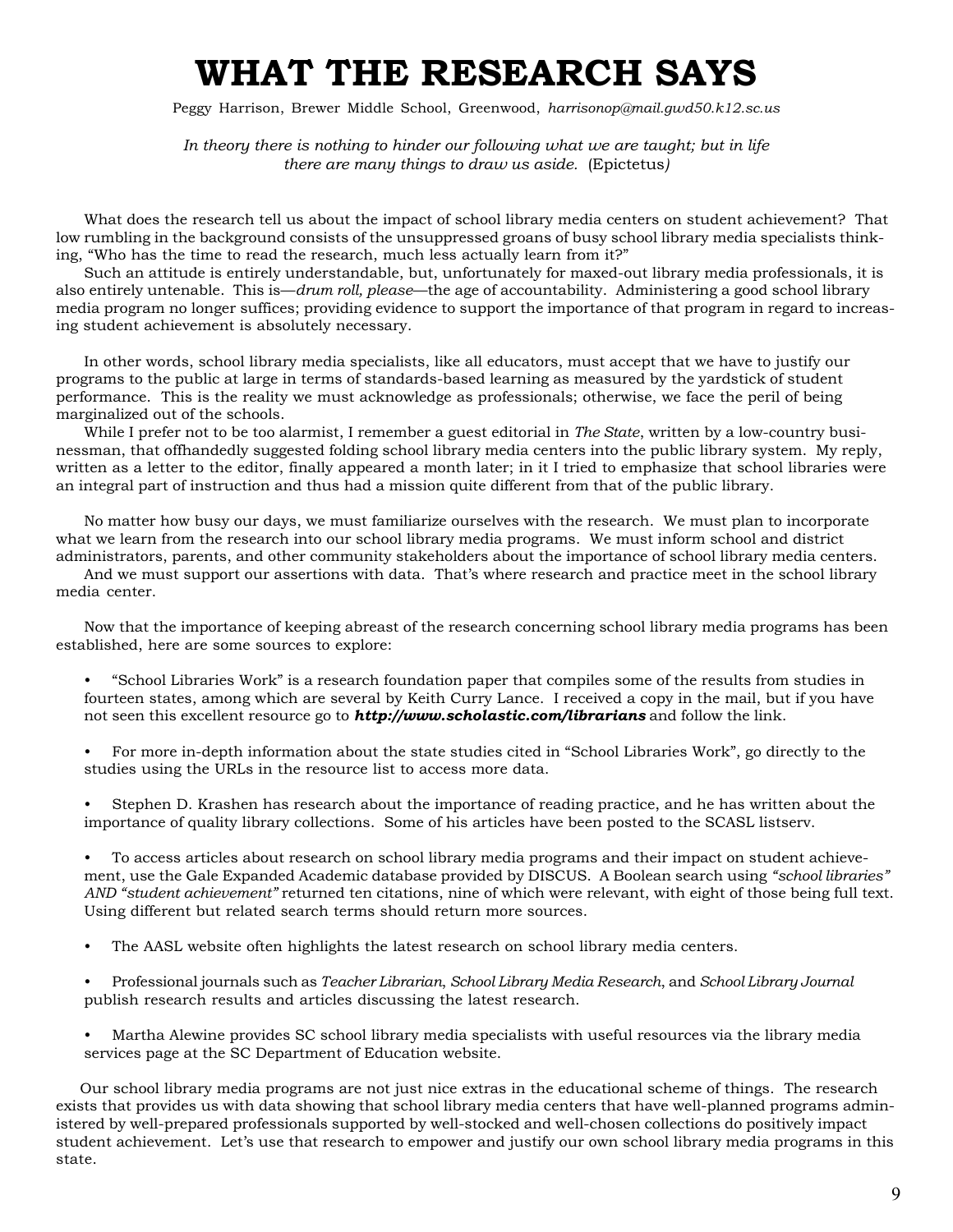### **CHILDREN'S BOOK WEEK PROCLAMATION SIGNING NOV. 15, 2004**



Charleston County Association of School Librarians is pleased to announce the publication for children of *The Story of the H.L. Hunley and Queenie's Coin* by author Fran Hawk. The lavishly illustrated book has been published by Sleeping Bear Press. In honor of the event and to mark Children's Book Week, Charleston Mayor Joe Riley signed a proclamation noting the benefits of quality literature for children and the benefits of reading for literacy and school achievement. Present for the signing were Bill Langston, President of CCASL, Fran Hawk (author), and Mayor Joe Riley of Charleston.

Fran Hawk is the noted author of a column in the *Post & Courier* covering children and reading and book reviews. She is a media specialist for CCSD and has served Whitesides Elementary, Lincoln High, and Clark Corporate Academy. Book signings for her new publication have been scheduled throughout the tri-county area.

### **Two items from Dr. Dan's blog (Monday Matters):**

Volunteers are needed for the South Carolina Humanities Book Festival. Looks good on your resume, a great community service, and an opportunity to hobnob with famous authors and book lovers. Volunteer opportunities are numerous; some examples are set-up, registration, and transporting authors to and from the airport. This is a great festival that highlights great books and writers from South Carolina and the nation. Among the authors attending are Barbara Taylor Bradford, Dottie Benton Frank, USC's own Janette Turner Hospital and Diane Johnson. The dates of the festival are February 18 -20. Please contact Helen Fellers, Coordinator of the BEST Center at

*hbfellers@yahoo.com* or 803-734-8207.

This month's *School Library Journal* contains an article entitled "What Grad Schools Can Do for You." The USC School of Library and Information Science is highlighted as one of 3 "Other Innovative Programs" along with library schools at Syracuse University and the University of Oklahoma. Other library programs mentioned in the main article are the University of Albany, State University of NY; University of Hawaii; Indiana University and The University of Texas.

# Quick!

Make a list of all the ways you promote your library media center. A contest sponsored by your SCASL Advocacy Committee will be coming your way this spring. Further details will be coming soon via the SCASL listserv and the Regional Network.

# **Patty Bynum Featured**

Patty Bynum, SCASL's 2003-2004 Media Specialist of the Year, is the featured AASL member in the January AASL Hotlinks, The Official Monthly E-mail Newsletter of the American Association of School Librarians (AASL) Vol. 3, No. 10 January 2005. The feature discusses her participation in the Teacher-to-Teacher Initiative and quotes her article in the latest *Media Center Messenger.*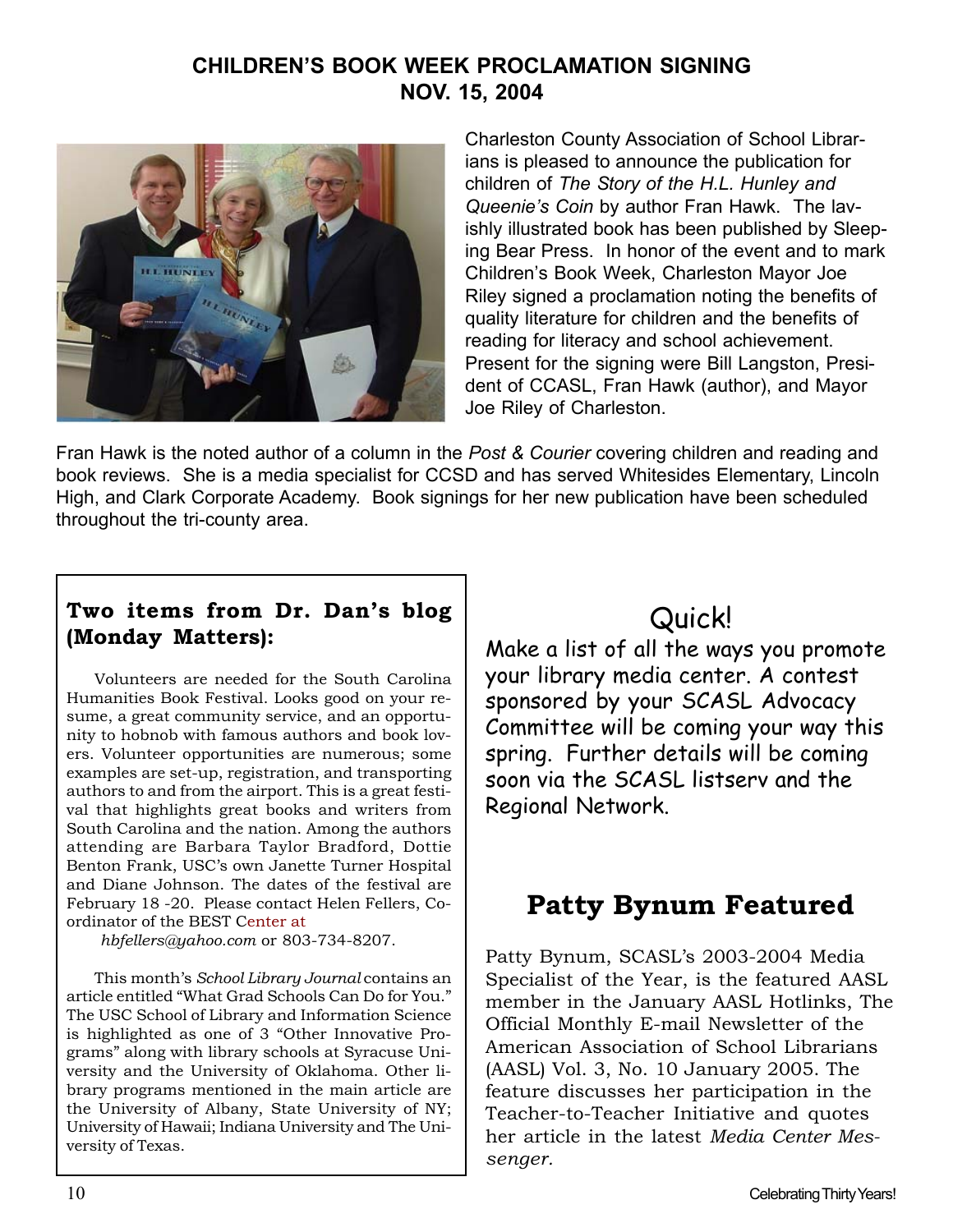# **Energy Conservation Measures for the SLMS from THE S.C.E.& G.(Sapped, Confounded, Exhausted, and Grouchy)**

Peggy Bayne, School Media Therapist*,* Belle Hall Elementary School, margaret\_bayne@gmail.charleston.k12.sc.us

Okay, it's late in the year, and you're tired. No, you're exhausted. And grouchy… no one ever told you that you'd be this tired! You see a class coming in the door, and you're finding it difficult to say good morning.

How can it be that there was never a class in library school for self-preservation (Dan Barron, are reading this)? And you've noticed that you are starting to look like your last paper copy of *Harry Potter and the Sorcerer's Stone--*battered, dog-eared, and disheveled. Or maybe, you've put on a new "cover," but your pages are coming lose from the spine…all right, I know you're not a book, but you get the illustration, right?

So take a minute and breathe. BREATHE AND LET ME TALK TO YOU. Did you know that it's okay NOT to multi-task every minute of your day?

Actually, I never believed this. I thought multitasking made me look good. I thought I was not working hard enough if each thought about work was not immediately replaced by another work thought. Was I surprised when last year I culminated my Fall of 2004 by "falling" off a chair and rolling onto my Pottery Barn Kids rug (thank you, Pottery Barn)!

After I literally limped to the Workman's Compensation doctor for x-rays and follow-up, I realized that I was trying to do the impossible--troubleshoot everyone's computer problems, keep up the great flexible schedule in the media center, multitask at every turn, and smile at the end of the day! How can I help you? How can I help you? How can I…

I now have war-wounds and a strange burning sensation in my right leg, and advice for you media specialists out there, who are living life on the edge…

#### **STOP. RELAX. THINK. BREATHE. REFLECT. TAKE ACTION.**

- **1) Stop**. Every day, you should stop. Take a break. Don't be ashamed to "get caught" not working every minute. Plan your break and take it. Every day. Write it down on your PDA or calendar. BREAK-TIME! Do it now.
- **2) Relax**. If you can't sit still long enough to finish reading this article, you may be one of the hundreds of media specialists who have not figured out how to relax. First of all, you must choose to relax. Tighten every muscle in your

body (even squeeze your eyes shut), and then…let every muscle in your body go limp. Did that feel great, or do you need to call the chiropractor?

- **3) Close your eyes.** See if anyone notices. No one cared, am I right? Do it again. If the fire alarm does not go off in your building while you try this, then count this as one of your relaxation techniques.
- **4) Think.** Think about the beach. Some beach, somewhere (that's a song on the country music station). Think about a funny joke. Think about shopping for a new ladder. Think about what you're going to do to make your job easier. What works well for you? Can you fine-tune something? What is not working in your media center? Can you just drop it from your schedule? Think!
- **5) Breathe** in through your nose, out through your mouth. But don't just breathe at your desk. Walk outside for just a minute or two. Did some unsuspecting teacher just walk in your library to use your phone or copier? Ask them to watch your desk (don't wait for an answer). Mumble something about the bathroom. Go outside, and breathe. Look at the clouds. Think about nothing at all…
- **6) Reflect**. Reflect on your day, every day. Like this, "Gee, if I had not been in such a hurry to hang up that mobile for that teacher, I would not have fallen off that chair! Why **do** I stand on chairs? I am a grown-up, for goodness sake! I deserve a ladder of my very own! I will buy a ladder for the library media center, a strong one!"
- **7) Take action**. I did buy my very own ladder, and I try to use it instead of a chair. It's a Cosco 4-foot step stool from Office Depot with a rail for klutzes. So, take action. Buy that ladder. Get what you need. Do it for yourself.

Feel better? If you are still exhausted and grouchy, just remember, often much of your stress, like mine, is selfinflicted. Be nice to yourself. Give yourself a break. You'll last longer!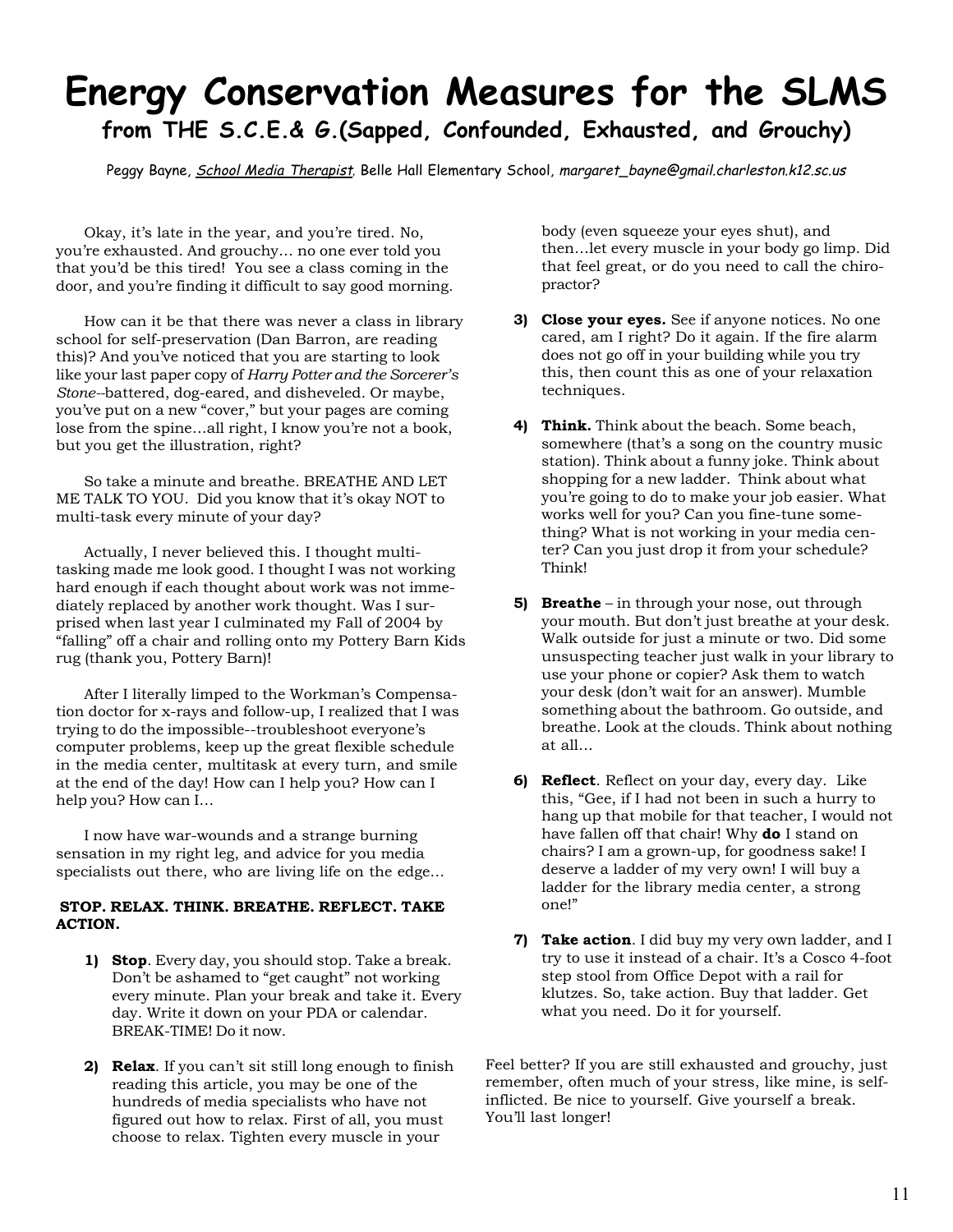# Honoring Edna Bedenbaugh





On Sunday, November 21, 2004, Edna Bedenbaugh was honored by the Lexington Friends of the Library with the unveiling and dedication of a sculpture entitled Circle of Friends. A very large crowd of friends and associates was present including Edna's husband, children and grandchildren. The bronze statue, done by sculptor Estelle Hampton Frierson, depicts the seated Edna surrounded by youngsters who eagerly listen to her reading.

Edna is known to all of us for her many years as a school librarian, as a supporter of public libraries, and as president of SCASL in 1978-79. Her community efforts are too many to mention here. As SCASL's first Media Specialist of the Year in 1976, Edna represented the best in us--what we aspired to be. Congratulations, Edna!

### **Get Hooked on Books and Promote at Home Reading**

Carole McGrath, Ben Hazel Primary & Brunson Elementary, *cmcgrath@hampton1.k12.sc.us*

Looking for a way to get your students "Hooked on Books"? Ben Hazel Primary school students have done just that reading more than 21,000 books last year. That is quite an accomplishment for a small school of only 245 students in grades Pre-K through 2. The program is simple. Students take home a "Hooked on Books" form and record 10 books read with their parents. When students return a signed form, they receive a sticker with a fish for the hall bar graph. The bar graph is located in the hall outside the library and each class has its own row and its own special fish stickers. Teachers without a homeroom are encouraged to read as well and are given a fish for the faculty row for each book they read. When a class reaches a preset level (for example 100 books) the entire class receives a treat. This promotes whole class participation but does not single out those students who don't have home support for reading. Each grade level sets a goal for the students and every

student who meets his goal receives a book and certificate of award at our end of the year awards day. All participating students receive a participation award. The students enjoy watching their class line grow and they enjoy the friendly competition between classes. It is our hope that through this program our students become "Hooked on Books" for life.

Valerie Byrd's article, "Working With Your Literacy Coach" published in the November 2004 Media Center Messenger, was published in Literacy Links, the State Department of Education's ELA Newsletter!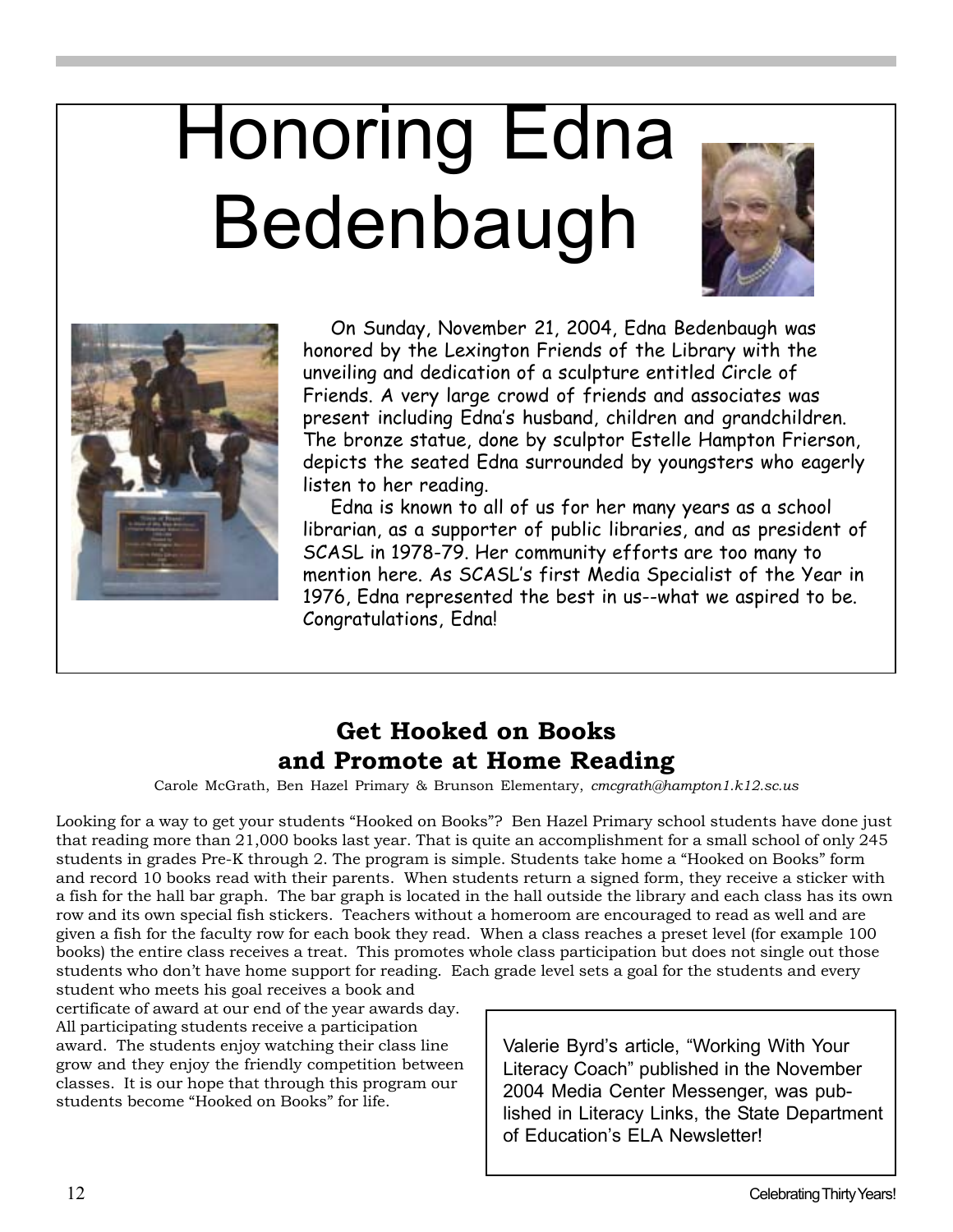# **As The Pages Turn…Creating and Managing a Teacher Book Club**

Mary Jane Michels, Pauline–Glenn Springs Elementary School, *michelmj@spartanburg6.k12.sc.us*

As media specialists we spend day after day luring our students into the world of reading and books. But how many of us expend some of that same energy on luring teachers into reading? Most of the teachers at my school will confess that they love to read but just don't have the time to browse through titles to find that next great story. So when a third grade teacher asked me if would I start a teacher book club, I immediately said yes.

Book clubs come in all shapes and sizes with all kinds of procedures and guidelines. Ours is a small but dedicated group of readers with just a few loose ideas in place that make everything work.

 I try to make obtaining the book choice as easy as possible. Each time we choose a new title I send out our selection by schoolwide email inviting any and all to participate. I try to give a short synopsis of the title and a deadline of when I need to know if they want a copy of the book. After I have the final count, I order all copies through a local bookseller who provides a 20% discount to educators. I pick up and pay for all copies and teachers then reimburse me for the cost. This procedure works well at our small school where we all work closely together. Other situations might call for having the bookstore hold the copies for teachers to pick up and pay for on their own. We have also shared personal copies when that was possible.

Choosing the books is often the hardest step. We typically read three to four titles during the year. Our group is firmly entrenched in chick lit. I try to cater to that interest but will occasionally throw in a little

meatier title. Our choices have included *The Lovely Bones*, *Sea Swept* and *Big Stone Gap*. Good sources include the shelves of your local library and bookstore, Amazon's website and book club websites like www. readinggroupguides.com and www. bookspot.com/discussion. The book club websites will very often offer discussion points and details to spark conversation. Some of the more recently published works offer the same information at the back of the book. So, you've chosen your title, ordered and received the books…what do you do now? Tell everyone to read! And give them a definite date for getting together and discussing the book. We made a conscious decision to meet outside of school. We wanted the atmosphere to be relaxed and informal. Our group meets in a variety of places. For our *Sea Swept* discussion we met at our speech therapist's house where the table was decorated with an ocean theme. Our last discussion was for *Skipping Christmas*. Our largest group to date met at a Mexican restaurant for dinner and then went to see the book–based movie "Christmas with the Kranks". All agreed that the book was better! Our discussions are usually jumpstarted by two or three questions that I have prepared ahead of time. Many times we start out talking about the book and end up on a more personal topic. These discussions have helped all of us become a little closer by providing some personal insight into each of us. With the beginning of a new year, make the resolution to sell your teachers on reading, too. Choose a title, send your invitations and see what happens when you open someone's mind to a book.

#### In Charleston:

Visions of sugarplums still dance in all the heads at Angel Oak Elementary where LMS Susan Trott created a Christmas book campaign from trees (2 ft.) purchased at local Dollar Stores (Dollar General and Michael's). The entire affair was a contest to decorate



trees to reflect classroom favorite book selections. The winning classroom and tree came from the book, There Was a Cold Lady Who Swallowed Some Snow, but second place deserves mention for the book I'll be Home for Christmas (pictured). This second place tree featured postcards students wrote and illustrated to each other just as the characters in the book did. Another noteworthy tree showcased the runaway Gingerbread man. Trott recommends trees for book promotion!

Be sure to check out School Libraries Work, a research publication by Scholastic. It is available through Martha Alewine's web page.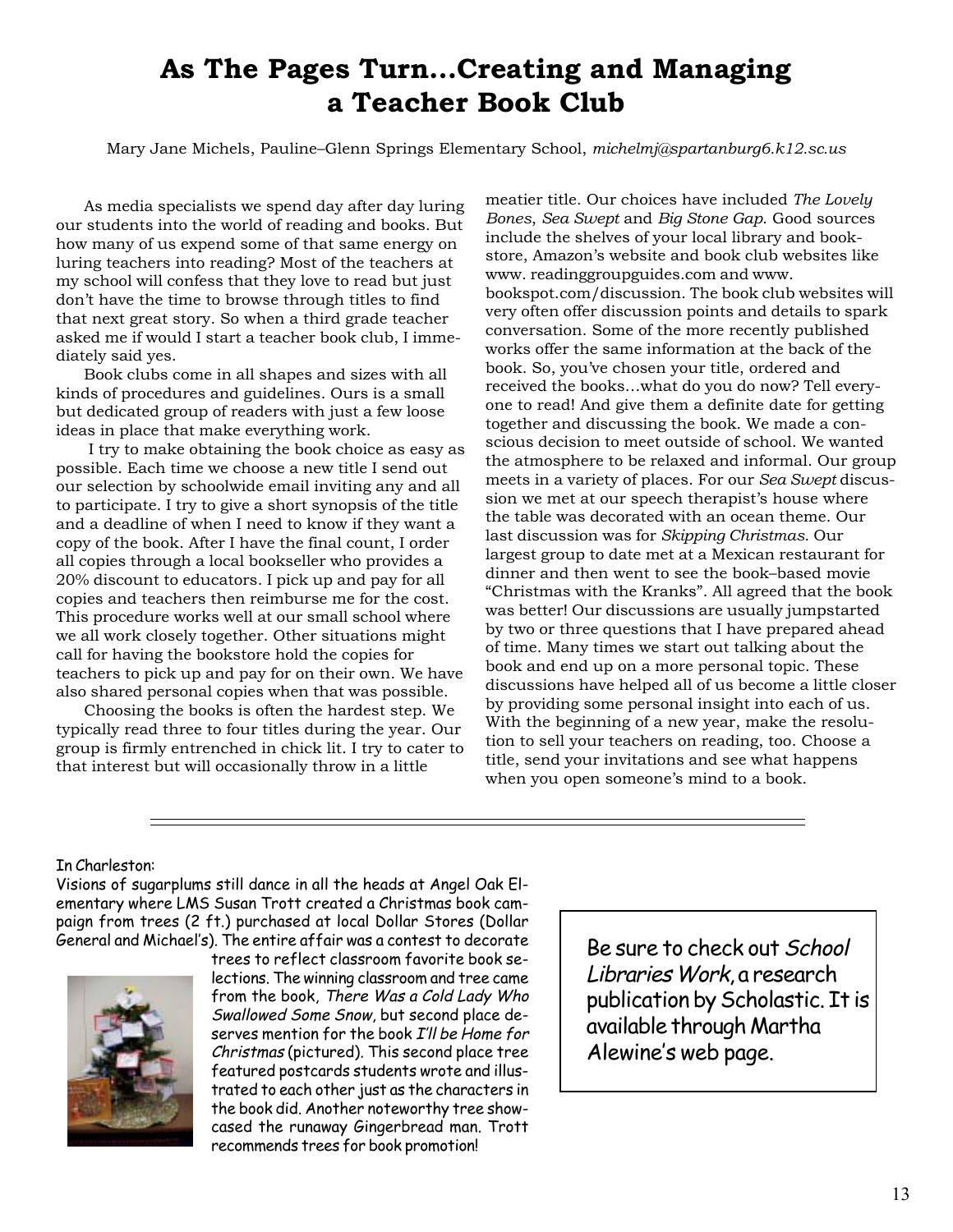# It's a Good Thing

Sandy Stearns, Colleton County High, sstearns@mail.colleton. k2.sc.us

#### **WEEDING**

With the new Social Studies standards out, now is a good time to weed the 900's, 300's, and biographies. Don't wait for your district to adopt new textbooks. Align your resources with the standards. No matter what textbook is adopted, the standards are where the action is. Don't forget your video collection, too. Start a list of needed resources. Budget season is just around the corner.

#### **ELECTRICITY**

If you are shocking everyone with static electricity, try filling some plastic tubs with water. Chances are the humidity in the media center is very low. Combined with carpet and "Bam!" everything you and your patrons touch is electrifying. Yes, too much humidity is a very bad thing. Just ask the folks in the Low Country about mold and mildew. Place the tubs of water where no one is likely to spill them or stumble over them. I placed mine on the top of a six foot bookcase. About once a week check the water and add more as needed. A watering can like you use indoors with a long spout works well. Generally in March or April, the problem goes away when the natural humidity rises.

#### **SPEAKING OF THE DEVIL—THE BUDGET**

January and February is a good time to start preparing your budget for next year. Start with the basics and continuing projects. Overhead projectors don't work without lamps. Adding more overhead projector carts increases the number of happy teachers. Make sure you are meeting needs. Now dream a little. Go back to that "want" file and pull out requests from teachers and students. Maybe add something you read about on the SCASL List-serve or in the MCM or in the SLMS E-news. Put in a big ticket item. Start a new project.

Prioritize everything from one to three with one being the "can't live without" stuff. Be realistic and flexible. Make sure you have your justification guns fully loaded, and your ammo is clearly stamped with standards. As a lifetime member of the Girl Scouts, I believe in being prepared. Write a budget you can defend with confidence. Know where you are willing to compromise. Be clear on priorities and well-organized. Remember it is okay to haggle.

 If I were the Governor, I would give each school library a million dollars of the lottery money every year. Okay, \$100,000, but no less.

#### **FLU SEASON**

This time of the year is when the flu hits. Clean off your tables, doorknobs, phone, stapler, scissors, pencil sharpener and other frequently handled things with an antibacterial product. Wash your hands frequently with an antibacterial soap. Just keep some hand lotion handy. Don't forget to keep a box of tissues on hand for students to use. This might help with colds too. It's a good thing.

# **A Life Dedicated to Librarianship and Libraries** Margaret W. Ehrhardt

Margaret W. Ehrhardt spent her entire working life in libraries in one way or another. At various times she was Library Supervisor for Orangeburg District 5, extension librarian for the Orangeburg County Free Library, children's librarian for Richland County Public Library, college librarian for Richland County Public Library and high school librarian at Orangeburg High School. In 1965 she became the library media consultant for the South Carolina State Department of Education and served in that capacity until 1989. To honor Mrs. Ehrhardt as part of its Silver Anniversary, SCASL established through the University of South Carolina College of Library and Information Science (Now SLIS) the Margaret W. Ehrhardt Scholarship Fund.

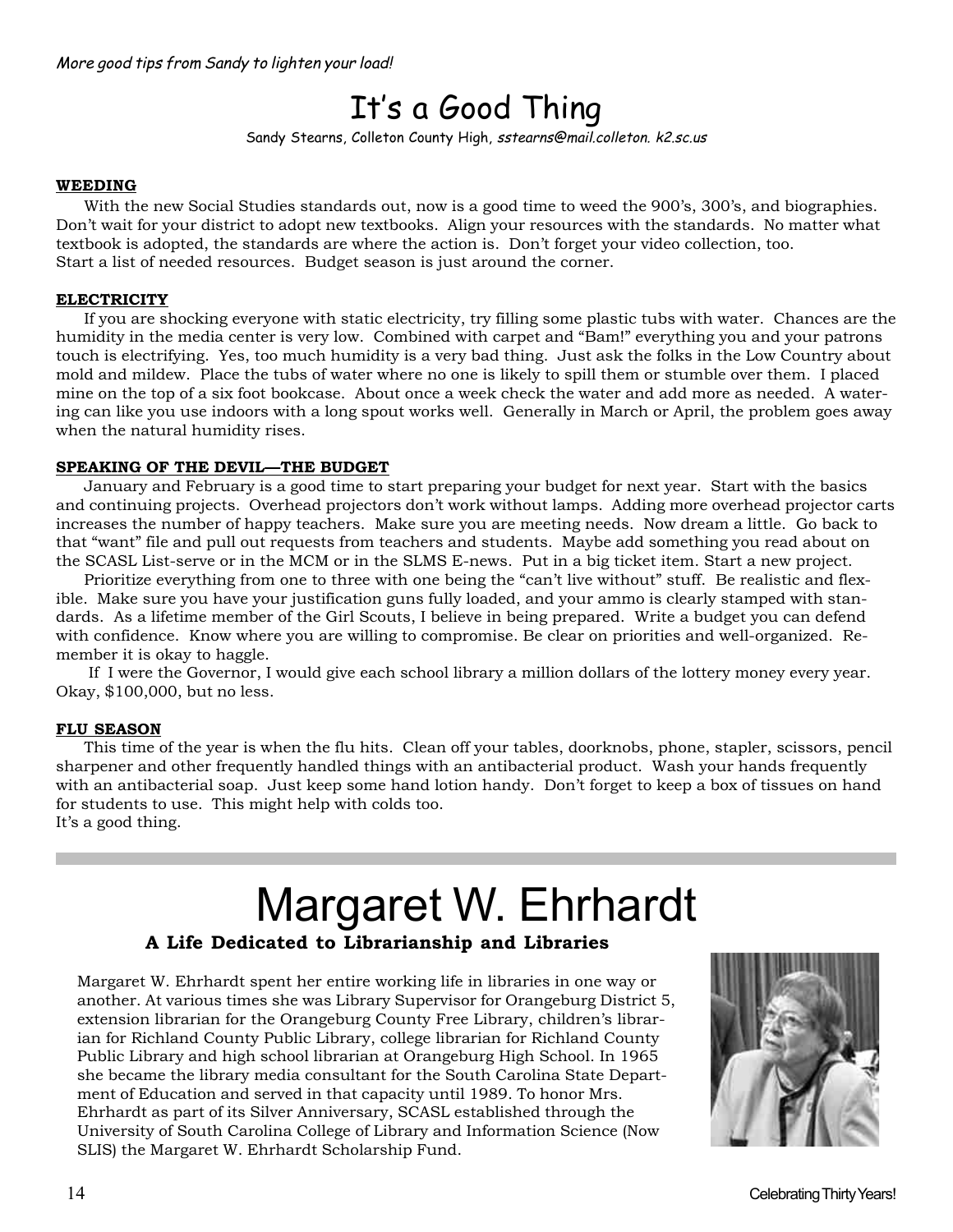# **Club Sponsorship: A True Labor of Love**

Andrea Baker; Media Specialist, Airport High School, W. Columbia, *abaker@lex2.org*

Last August, a building-wide email was sent<br>throughout our school urging teachers to<br>consider sponsoring a club. Our activities throughout our school urging teachers to director coordinates all clubs. She was specifically looking for a certified teacher to sponsor a club for Republican teens. I knew that would be a perfect fit for Amy Daniels, my colleague in the media center. I asked the activities director whether she had someone lined up to sponsor a Young Democrats club. When she said not yet, I jumped at the opportunity. The media center quickly became "club central" for a myriad of politically oriented activities during the months leading up to the election!

Both clubs began meeting in the media center during lunch on Wednesdays. We have three floors in our facility. The Republican club members met upstairs, and the Democratic teens migrated downstairs. We even had one student who considered herself an Independent. She spent 15 minutes with one club and then met with the other club for the remainder of lunch.

Both clubs sponsored a voter registration drive during our school's Open House in August 2004. We registered students and parents of students who came to visit their children's teachers. The most stirring moment of the voter registration drive occurred when a parent timidly approached our booth and asked whether it cost money to vote for President of the United States. Our students got a firsthand glimpse into the importance of volunteerism and keeping people informed.

In August, I called the state party headquarters<br>in Columbia and asked for a contact number<br>or email for someone to help the Young Demo-<br>so get started with our volunteer efforts. We lucked n August, I called the state party headquarters in Columbia and asked for a contact number crats get started with our volunteer efforts. We lucked out. I received a phone call from a staffer with the Democratic U.S. Senate campaign. She was terrific! She came to our school and spoke with club members about the candidate and ways the students could get involved. She and I kept in close contact throughout the fall.

The Airport High School Young Democrats participated in the Okra Strut parade in Irmo in September. We walked the parade route and said cheers on behalf of our candidate. The U.S. Senate candidate's office also sponsored two Airport High School nights at her downtown Columbia office. We made persuasive phone calls to undecided voters. We also watched the live debate between the two Senate candidates one of those evenings. Airport students got the opportunity

to interact with paid staffers and other volunteers as we analyzed the debate performance. Airport High School Young Democrats also had the opportunity to canvass neighborhoods the four days immediately prior to the election. The state party paid them \$60 a day each of these four days. I know for a fact that is how one of our students paid for her senior class ring. All these activities were fantastic learning opportunities for students. Club members were part of an active, authentic learning environment.

The Teenage Republicans and Young Democrats also debated the race for U.S. President during lunch at school in the weeks immediately prior to the national election. The students researched the issues and answered questions about everything from the war in Iraq to health care to the environment. Of course, my colleague and I used the debate as a segue to show our club members how to use the OPAC and the web to gather preliminary research!

After the election was over, my colleague and<br>I decided that in the spirit of bipartisanship<br>a joint service learning project was in order. I decided that in the spirit of bipartisanship a joint service learning project was in order. During November, we gathered donated books in our media center for a local battered women's shelter. These were books, both paperbacks and hardbacks, people had at home. We specifically sought out novels for adult women. This project was successful beyond our wildest dreams. We collected hundreds of books ranging from titles by Danielle Steele to *Beach Music* as well as *The Da Vinci Code*. One of our artistic club members made a beautiful Thanksgiving card, complete with turkey feathers, for the women in the shelter.

We had a holiday party during our last club meeting. One of the club members mentioned that her son was thinking about going into politics as a profession because of the activities he was involved with these past few months. Another club member pulled me aside and said she'd really like our club to get involved assisting nursing home patients after we get back from winter break. Club sponsorship has brought a new element of vitality into our media center. Our students get to see us as individuals with interests of our own, and we get to know our students and their families on a more personal level. I have enjoyed every minute wearing my "new hat", and encourage my colleagues throughout the state to consider sponsoring clubs at their schools!

For additional information contact Andrea at abaker@lex2.org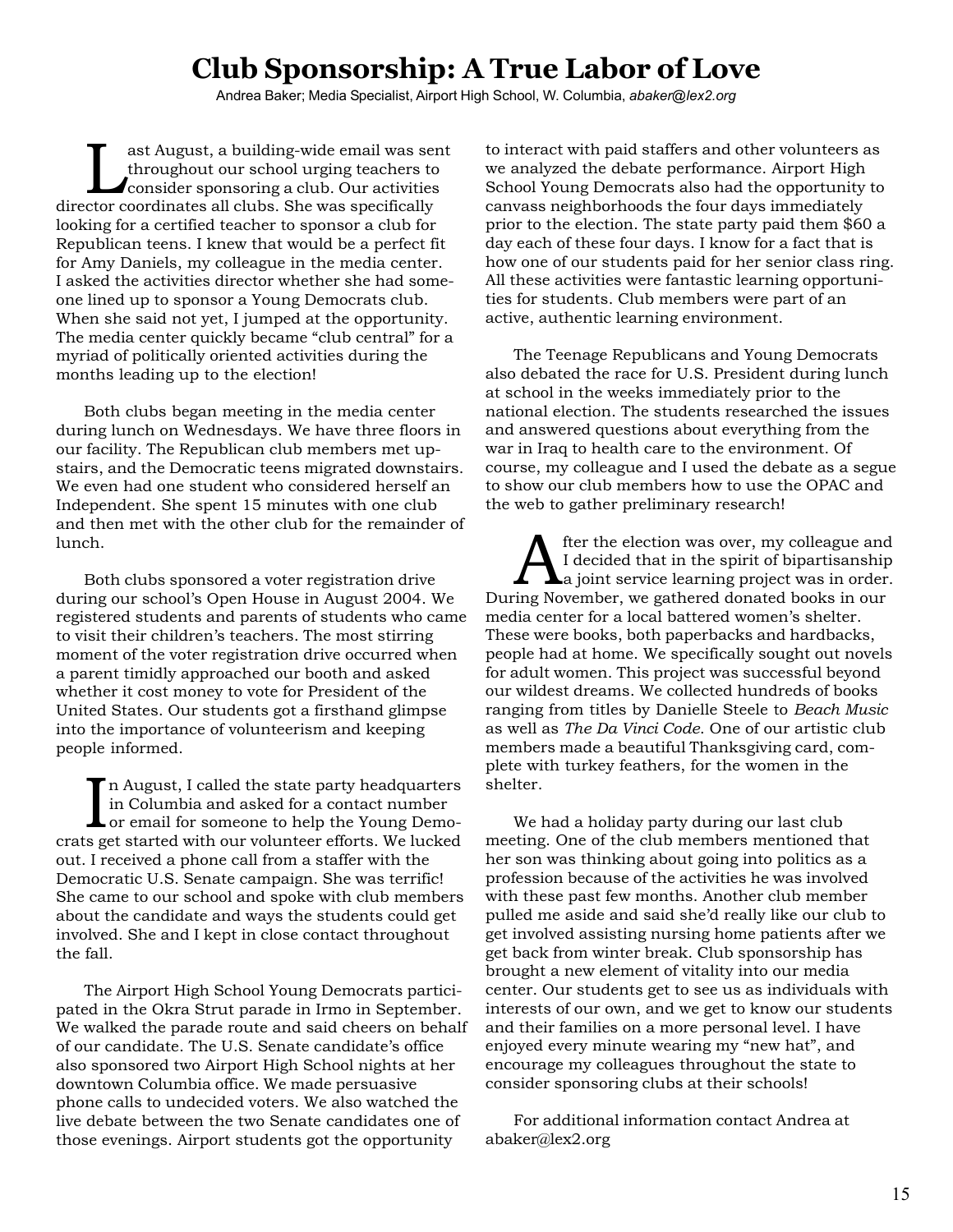# **South**



Joyce Moore, Book Award Chair, *jmoorescba@yahoo.com*

Information on Book Awards and Book Award Banners is on the SCASL webpage. You may download and use the voting report forms or create your own list. Please be sure to keep the list in the same order as on the form. Deadline for sending in voting tallies is **February 14, 2005**. Votes should be sent to the appropriate vice-chair:

#### **Children's Book Award Vice-Chair:**

Celeste R. Stone 534 Center Street, Walterboro, SC 29488 *crstone@lowcountry.com*

#### **Junior Book Award Vice-Chair:**

Leigh Jordan 1609 Camp Creek Road, Lancaster, SC 29720 *ljordan@mail.lcsd.k12.sc.us*

#### **Young Adult Vice-Chair:**

Evelyn Newman 1756 McSwain Drive, W. Columbia, SC 29169 *enewman@lex5.k12.sc.us*

**Banners** may be mailed or hand delivered by **February 14, 2005** to: Deborah Heimbrook, Carver Elementary, 515 N. Cashua Drive, Florence, SC 29501

#### **Something new this year:**

When you send in your school votes, you may download your Certificate of Participation by going to *www.scasl.com* and following the links to the Book Award Certificates. Student participation certificates will still be available for purchase at conference or by ordering.

**Also:** Please look at the list of nominees and logo for the new category – Picture Book Awards. We're excited about this and look forward to the participation of many schools in the coming years.

### **Let's Read, South Carolina!**



**Picture Books**

Alphabet Under Construction Fleming, Denise And the Dish Ran Away With The Spoon Stevens, Janet Anna the Bookbinder Cheng, Andrea Apple Pie 4th of July Wong, Jane Bear Snores On Wilson, Karma Bippity Bop Barbershop Tarpley, Natasha Bob Pearson, Tracey Book! Book! Book! Bruss, Deborah Christmas in the Country Rylant, Cynthia Daisy Comes Home Brett, Jan Do Like a Duck Does! Hindley, Judy Don't Let the Pigeon Drive the Bus! Willems, Mo The Dot Reynolds, Peter Duck on a Bike Shannon, David Fireboat Kalman, Maira Giant Children: Poems Bagert, Brod How I Became a Pirate Long, Melinda Mr. Tanen's Tie Trouble Cocca-Leffler, Maryann My Lucky Day Kasza, Keiko Muncha! Muncha! Muncha! Fleming, Candace The Recess Queen O'Neill, Alexis Snowmen at Night Buehner, Carolyn Thank you, Sarah!!! Anderson, Laurie Halse Waiting for Wings Ehlert, Lois What Do You Do with a Tail Like This? Jenkins, Steve

16 Celebrating Thirty Years!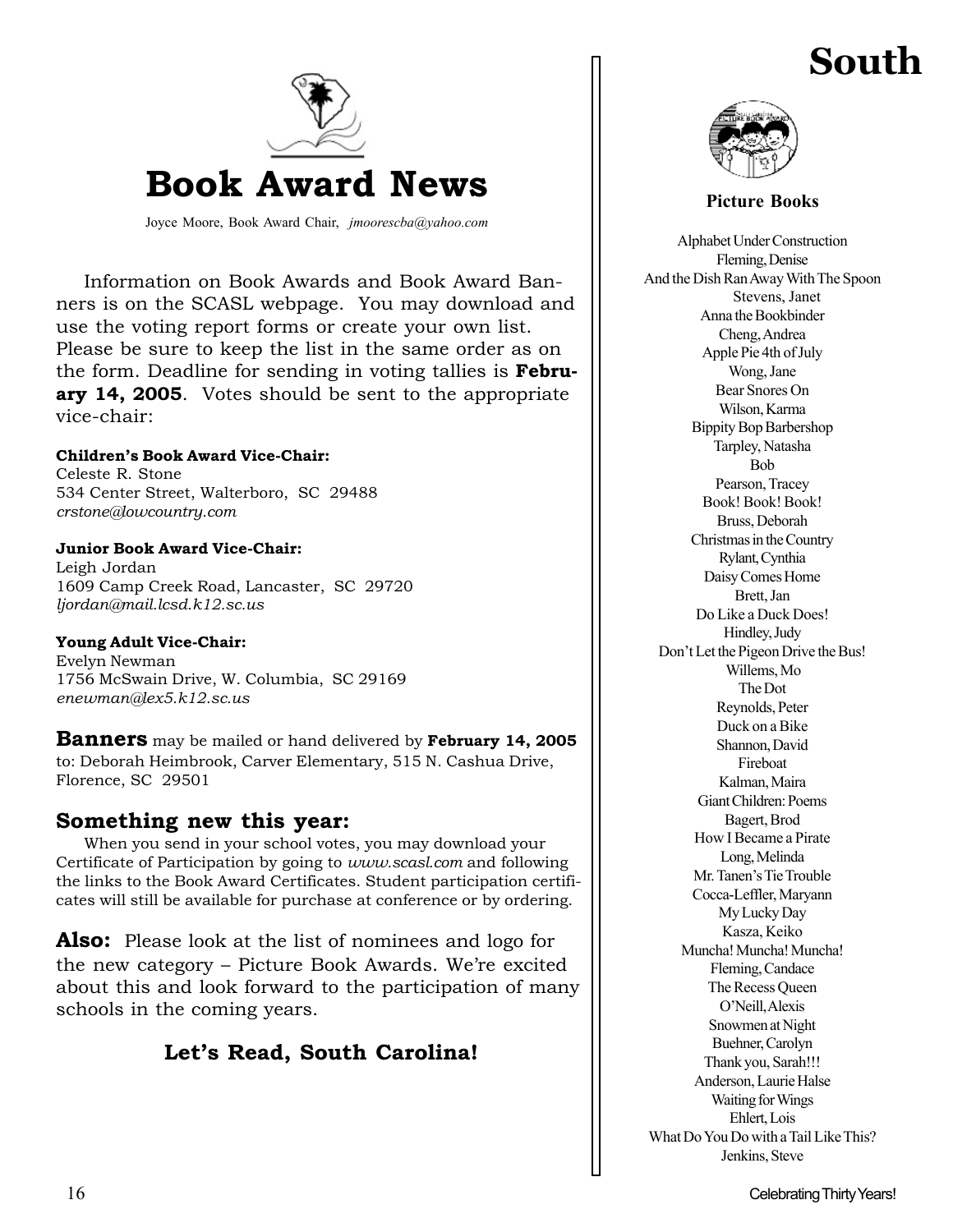# **Carolina Book Award Nominees 2005 - 2006**



#### **Children's**

Almost Forever Testa, Marie Animal House and Iz Hicks, Betty Belle Teale Martin, Ann M. The Capture Lansky, Kathryn Chief: the Life of Peter J. Ganci, a New York City Firefighter Ganci, Chris Diary of a Worm Cronin, Doreen Doing Time Online Siebold, Jan The Elephant Hospital Darling, Kathy Falling Into Place Greene, Stephanie Fame and Glory in Freedom, Georgia O'Connor, Barbara Fantastic Flights: One Hundred Years of Flying on the Edge O'Brien, Patrick Ghost Girl: A Blue Ridge Mountain Story Ray, Delia Granny Torrelli Makes Soup Creech, Sharon My Brother Martin: A Sister Remembers Growing Up with the Rev. Martin Luther King, Jr. Farris, Christine No More Nasty MacDonald, Amy The Puppeteer's Apprentice Love, D. Anne Ruby's Wish Bridges, Shirin Yim Runt Bauer, Marion Dane Tadpole White, Ruth Disappearing Act Fleischman, Sid



#### **Junior**

Blizzard's Wake Naylor, Phyllis R. Cold in Summer Barrett, Tracy East Pattou, Edith Escape from Memory Haddix, Margaret For Freedom: the Story of a French Spy Bradley, Kimerly Brubaker Hear the Wind Blow Hahn, Mary Downing House of the Scorpion Farmer, Nancy How Angel Peterson Got His Name Paulsen, Gary Inkheart Funke, Cornelia Or Give Me Death: A Novel of Patrick Henry's Family Rinaldi, Ann Pirates! The True and Remarkable Adventures of Minerva Sharpe… Rees, Celia Pool Boy Simmons, Michael Prairie Whispers Arrington, Frances The River Between Us Peck, Richard Spitting Image Crum, Shutta Stravaganza: City of Masks Hoffman, Mary Swear to Howdy Van Draanen, Wendelin Sword of the Rightful King: A Novel of King Arthur Yolen, Jane Tulsa Burning Myers, Anna Wenny Has Wings Carey, Janet Lee



#### **Young Adult**

Alt Ed Atkins, Catherine An Ocean Apart, A World Away Namioka, Lensey **Bittersweet** Lamm, Drew **Comfort** Dean, Carolee The Earth, My Butt and Other Big Round Things Mackler, Carolyn East Pattou, Edith Eragon Paolini, Christopher Fat Kid Rules the World Going, K. L. Fault Line Tashjian, Janet The First Part Last Johnson, Angela Full Tilt Shusterman, Neal Hawksong Atwater-Rhodes, Amelia High Heat Deuker, Carl Hollow Kingdom Dunkle, Clare House of the Scorpion Farmer, Nancy New Rules of High School Nelson, Blake Second Summer of the Sisterhood Brashares, Ann Secret Life of Bees Kidd, Sue The She Plum-Ucci, Carol Zigzag Wittlinger, Ellen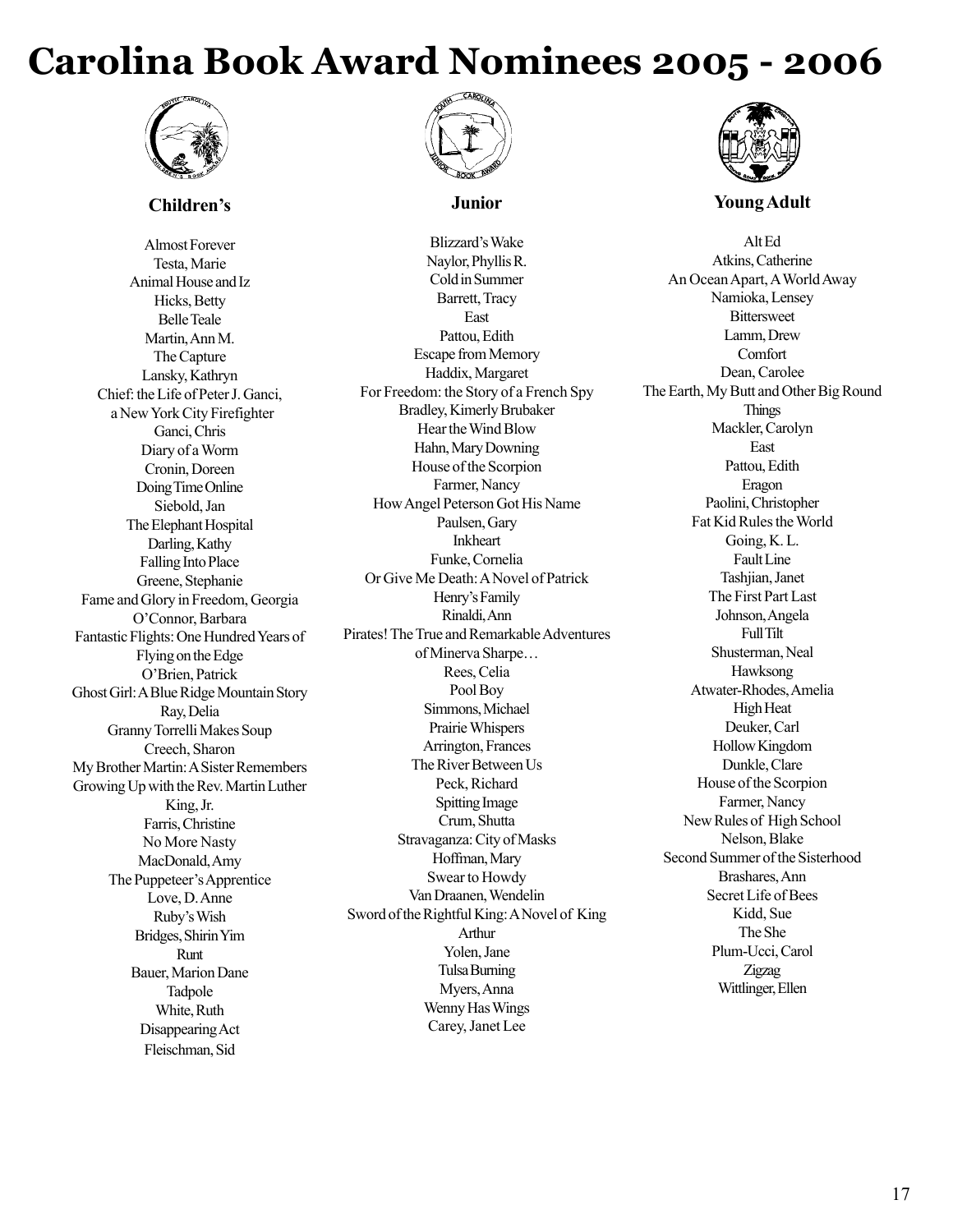# Reading Rocks at Hanahan Middle School: The Books Rock Café!

Linda Hall, Hanahan Middle School, *LindaHall@berkeley.k12.sc.us*

This idea for a school wide reading incentive program began as a journey several years ago when we started a program called TJIF (Talk Juniors It's Friday). Our media center had established goals to promote teaching the three R's: reading, reference skills, and research in collaboration with teachers. We offered the program TJIF to all reading teachers and it was an immediate success! Students were required to read a book from the South Carolina Junior Nominee list during a two-week period to attend TJIF during their reading class on Fridays. The PTA purchased a commercial popcorn machine and all students attending ate popcorn while talking about their book. Success created another problem…how could I do book talks with 250 students in one day and provide refreshments while still keeping the media center open to everyone? It was becoming too much for one person to handle, yet the students so looked forward to TJIF! During this time of frustration I read about a high school opening a café to get students more involved. I attended the SCASL Conference last year anxious to learn more by attending a session about the Starbooks Café at West Ashley High School. I left very inspired but still trying to figure out how to incorporate a café into a middle school media center.

Could I do this by the beginning of the next school year? It was already April and I needed money, a name, approval from my principal, a room, products, etc…Good advice to all wanting to take on a project of this size: you need at least a year to plan, find money, and actually physically set it up! I went right to work and applied for several grants and received support from our PTA to help with funding. The Books Rock Café costs came to \$6000.00 because we decided to pay for an artist to paint wall murals and the floor in the workroom that would become the Books Rock Café. I really wanted to take advantage of having a local parent who was an artist and willing to give us a reduced price to support our reading program. Once I received support from funding, my principal's approval and support, I immediately began collaborating with all of our reading teachers. I asked for ideas on how to make the café work with their reading requirements and received great support and feedback. It was then decided that we would require students to earn five Accelerated Reader (AR) points for each café pass to be given out during silent reading for a 15 minute visit. It was also decided that since this was a school wide reading incentive program that there would be **no exceptions**…only students who earn five AR points could enter the café. We knew our big readers would earn so many points that it could be a problem, so we decided to open the café to them during the morning before school and during their lunch periods. The café could only seat 12 students at one time so I looked at the schedule and made passes by each class period for each reading teacher to ensure we could handle the number of students visiting the café at any one time. This is where flexibility entered the picture. During the first two weeks we discovered that some classes had lots of students earning points while other classes didn't need as many passes. I adjusted the passes to accommodate teacher requests. Our sixth grade teachers now rotate days to send their students and send more at one time, our seventh grade teachers set up a signup sheet and students loved signing up with a friend, while our eighth grade teachers had to work together as one teacher had a higher number of honor students reading more than the other reading teacher.

Once students enter the café they all receive a free bag of popcorn and have ice water available. All other items are for sale; hot chocolate with whipped cream, juices, Crystal Light, brownies, cookies, Slim Jims, string cheese, cinnamon rolls, muffins and various other products. Staff members may come at anytime and we have coffee and cappuccino available for them. Everyone has the opportunity to set up a debit card and put money on account ahead of time. I was shocked when I received almost \$3000.00 from parents the first two days of school to setup debit cards for their children. Staff members often treat others by buying a gift certificate for items in the café.

The Books Rock Café has been a big hit with staff, parents, and students in our school community! Our circulation and individual visits have greatly increased in the media center. I have two wonderful parent volunteers that help me run it on a daily basis and they are one of the reasons our program is working so well. Teachers are averaging as manyas 38 AR points per student during a nine-week period when only 30 AR points were required! My reward came when a sixth grader looked at me with big eyes and said, "This is the best library in the world!" I also enjoy the positive relationships formed with teachers and parents in our endeavor to get students to read more! One outcome really surprised our teachers and myself. Our honor students love the café so much that once they reach the required class points they continue to read more because they want to come to the café more. Our top students are earning over 300 points a nine-week period and our top 21 students have more than 100 points each nine weeks.

The Books Rock Café has created excitement and joy in our media center, and I am personally enjoying the changes. I won't lie to you…it's a lot of work! How many of you mop the floor before leaving each day? Yes, some of my library duties have changed but overall it is very worthwhile! If you would like to see the café you can go to our media center website: http://www.berkeley.k12.sc.us/MIDDLE/hms/ lmc/lmc.htm or please feel most welcomed to drop by for coffee or a cappuccino!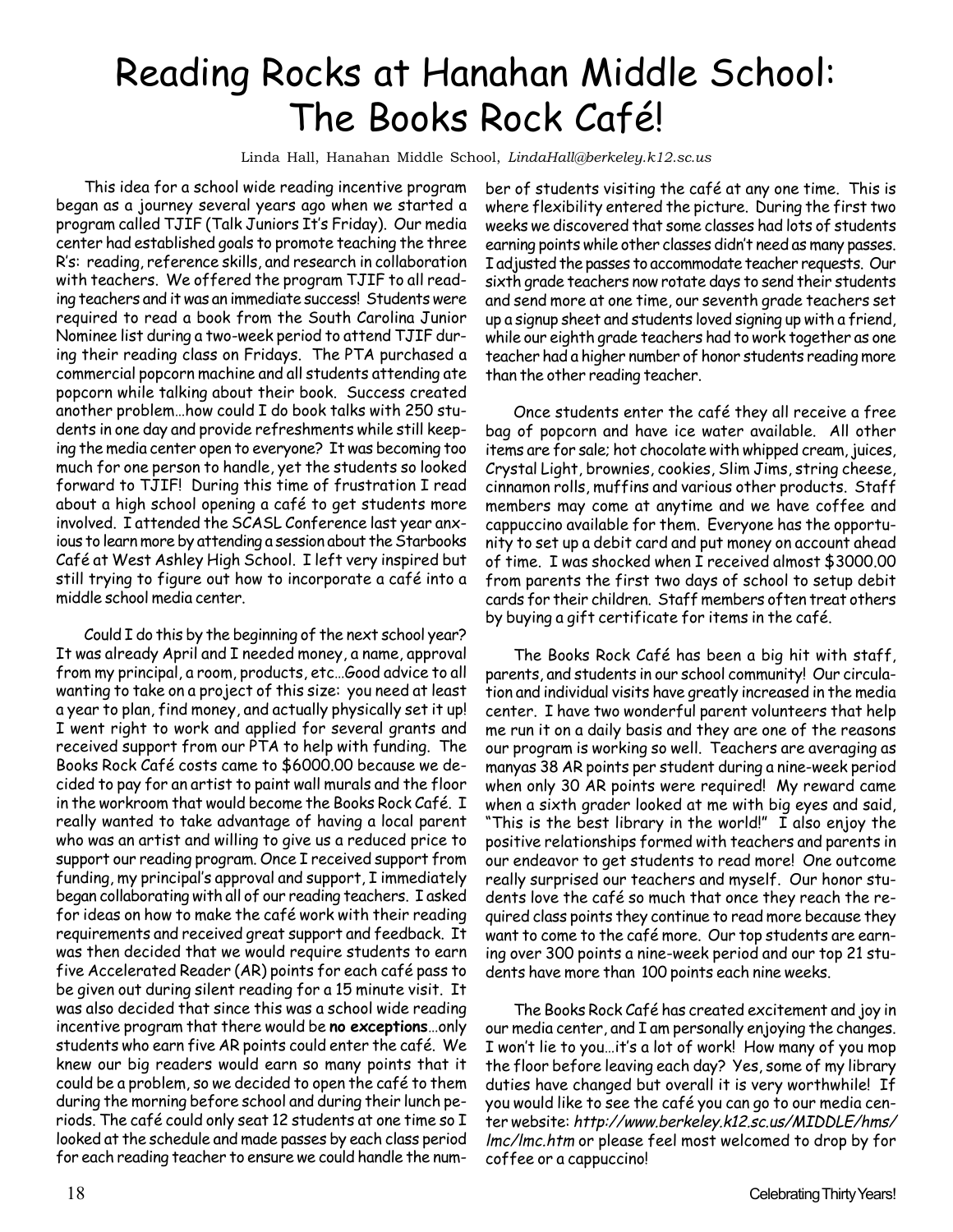# **Transforming a Middle School Media Center**

Sandy Bailey, Northwest Middle School, *sbailey@greenville.k12.sc.us*

First of all, let me tell you a little about myself. I have been teaching (and collecting stuff) for 31 years. ANYTHING that could be used in my classrooms or media centers – and I don't get rid of it. During these years, I have collected (and been given) truckloads of "stuff" and if teachers need something, they know I probably have it — somewhere. Secondly, I would like to set the scene at Northwest Middle School when I was hired four years ago and arrived to look at the media center.

Imagine walking into a school media center that was devoid of color (pale cream walls, brown carpeting, light oak furnishings), had no reading area (just tables and chairs), no exterior windows (only halls are visible), and there was nothing that shouted, "Come in here!" Having an elementary school background where primary colors and thematic units prevailed, my first thoughts were "Whoa! Something needs to change here!"

After moving eight truckloads of my collected stuff into my new setting, I had to find a place to stash it all*.* The equipment/storage room had no built-in shelving, so I am fortunate to have a husband who is willing to do various projects such as building a wall full of shelves to store my theme boxes! He realizes that I don't get rid of anything, from some really good 25-year-old bulletin board characters to boxes of puppets, to decorations for every holiday, to over 30 pairs of character slippers! All of my "themes" can be adapted and used with any age group and have moved from state-to-state and school-to-school and continue to get bigger and bigger.

 Now I was ready to think about this space called the Media Center. After some explanations of what I had in mind using visual imagery, Northwest's principal, Lee Givins, agreed to my plan. He has been extremely supportive of all of my ideas (so far) because my primary focus is to make the media center a welcoming place for students. I also have the luxury of working with a terrific clerk, Shannon Pritchett, who can see my vision and has suggestions of her own, too. She doesn't even shudder when I arrive on some mornings saying, "I had an idea last night."

The first change I wanted to make was to begin creating a "cozy reading area" for the students. I found two matching unused couches in the school that were in wonderful condition, had lots of coordinating throw pillows, color, and they were NOT plain! It's important to **begin** a transformation without asking for any outlays of money! (That comes later!) After getting permission to move the couches to the Media Center, I was off and running! I then brought in a sturdy coffee table that had been in our garage, and we had the beginnings of a reading corner.

An unexpected offer was from an 8th grade science teacher who asked if I would be interested in having a giraffe for the media center. Always one for anything interesting, I said, "sure." This is not your stuffed or cardboard display giraffe. It is a real, mounted, eleven and a half feet tall giraffe from its shoulders to the tops of its ears! That definitely made our media center a one of a kind, even if I stopped there! Since then, we have been given a mounted deer head and a wood duck in flight! Our students who hunt think that this is the neatest, and one of the first requests for a new magazine subscription was *Outdoor Life*.

The next move was to place the display items that were in the media center into boxes and start with a clean slate. Since I think and plan so much around themes, using puppets, decorations, and related book displays, I decided to start the year using dragons and folktales as my focus unit.A dragon over four feet long sitting in the middle of the floor, a myriad of dragon puppets, a dragon marionette, and other related stuffed creatures started August 2001 with a whole new look. (Remember my mentioning those elementary school years of "stuff"? Well, I also borrow from, and lend to, other media friends.) Of course, the most important factor was that the students and faculty took notice, and *THEY CAME!* Throughout that first year, there were lots of modifications and additions to coincide with holidays and school events – and always with the focus of "getting students into the media center." The addition of a CD player with a stack of CDs, with all styles of music that play in the background also added to a more relaxed and welcoming atmosphere.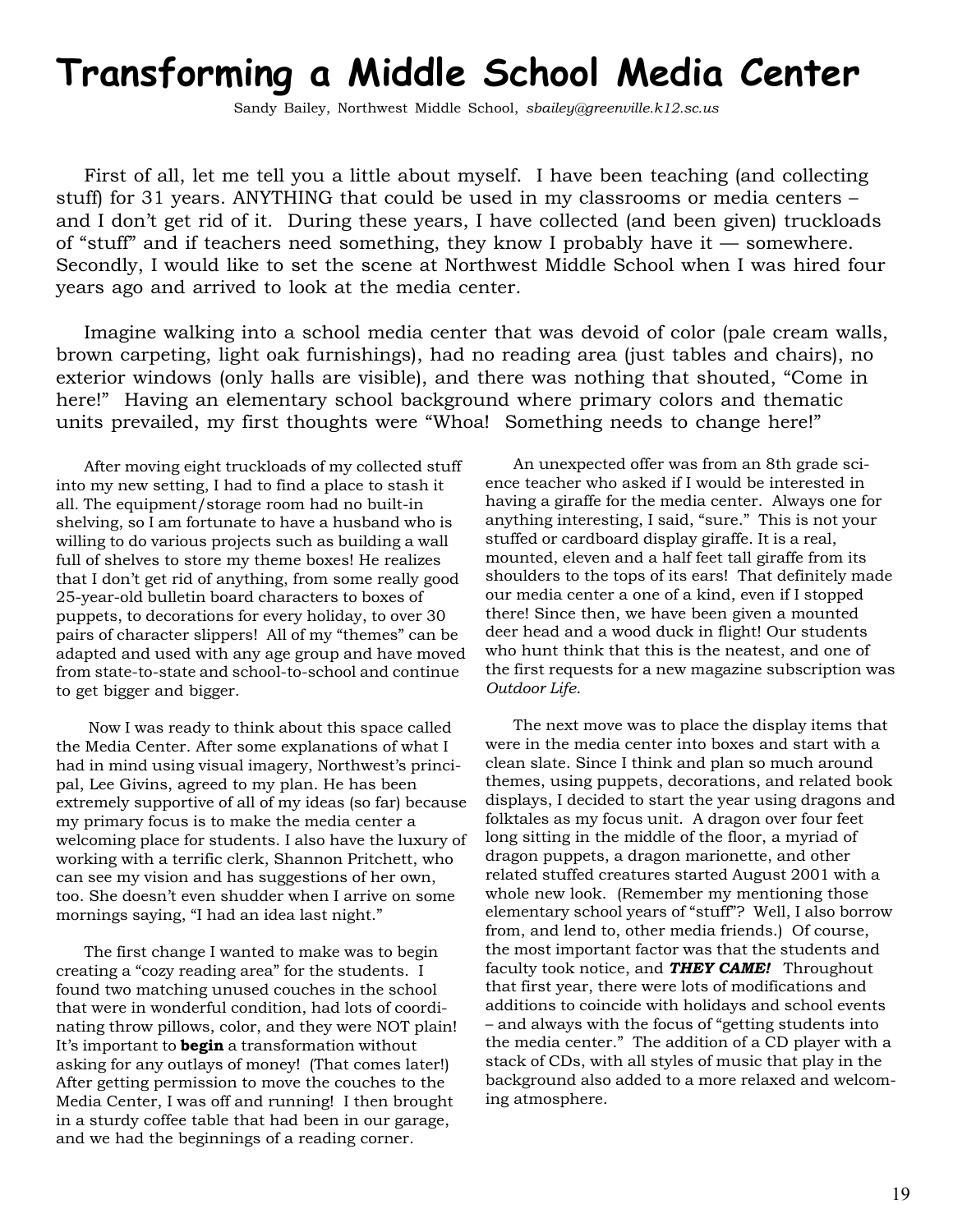The 2002-03 year brought in a new reading center next to our magazine and newspaper displays. This themed area became known as *The Park*, since we acquired four park benches that were no longer allowed in the entrance hall of the school. I did use local library funds to purchase two six-foot ficus trees and a square table to go into this area. We also added various donated teddy bears, moved some of the throw pillows from the couches to soften the seating, and suspended butterflies and more butterflies! I found a butterfly kite and smaller butterflies on the Internet for next-to-nothing compared to those in local stores and purchased them through our PTSA. This has become a favorite place to read or study. These middle schoolers are just little kids in big bodies—



Up goes the bright color-co-ordinated butterfly! Go to SCASL.net to re-read this article and see the actual colors.

they love the bears and move them about, even into the trees. (Any furniture added or items suspended from the highest sections of the ceiling stay there.)

Another theme I have used was *Pirates!* This was not a far stretch for me since, next to dragons, I like pirates best! We added a six-foot parrot kite above the couches and other parrots are suspended throughout the media center. There were all sorts of pirate trivia and paraphernalia (flags*, Pyrate Code of Honour*, books, illustrations, and various styles of pirate hats) throughout the media center. (All related pirate items are mine personally and will leave when I do.) I also presented my pirate persona, *Sandy Beaches*, to several 7th grade creative writing classes, as the leadin to their creating their own "pirate personae."

Last spring we added new interest to the soffits surrounding the six raised ceiling areas. I chose *Nicholodeon's Jimmy Neutron™* colors from Lowe's. We now have one section of each color with names like Purple Flurp, Electron Yellow, Ingenious Green, Orange Fusion, Brilliant Blue, and a *Rugrats™* color, Scribble Pink. When the painter first started applying these colors, one of our 8th grade boys stated, "This

media center is going to be as bright as a bag of *Skittles™*." The "cool" color scheme is the first thing that our 6th graders, new students, and visitors comment on. It definitely adds a lot of pizzazz to the cream colored walls down below!



On goes the bright green accent color! Check this out online to see the true effect!

Another significant feature has been displaying 25 Junior Book Award banners that Teresa Blankenship's 7th grade challenge classes created as a result of a grant that Teresa had written. This has been the best advertisement for the SCJBA books, past and present, for our students. We also proudly display the blue ribbon and banner for *Fair Weather* that was exhibited and selected at last year's SCASL conference in Greenville.

This year we have gone "retro" to play up the new colors introduced last spring. We added beaded curtains to our office doors, sewed "wild print" curtains for the office windows, and added neon colored bean bag chairs to the reading area. We'll do anything to make the students think this is the coolest place to hang out! It is paying off—our book circulation has increased nearly threefold, computers and reference materials are in constant use, and there are a greater number of students reading magazines than ever before. We also see a greater number of teachers coming to the media center to work/study, co-plan projects with me, get magazines and books, or to stop for a visit.

This year we have also added some live warmth with mascots. We began the year with two guinea pigs, Dewey and Decimal. Unfortunately, Dewey is no longer with us. Two teachers began a collection, and we now have a new resident, Splash. The students show much caring, curiosity, and gentleness towards these creatures. When everything seems to be going badly for a student, he/she might stop in and "talk" to or pet the little critters and end up leaving with a smile!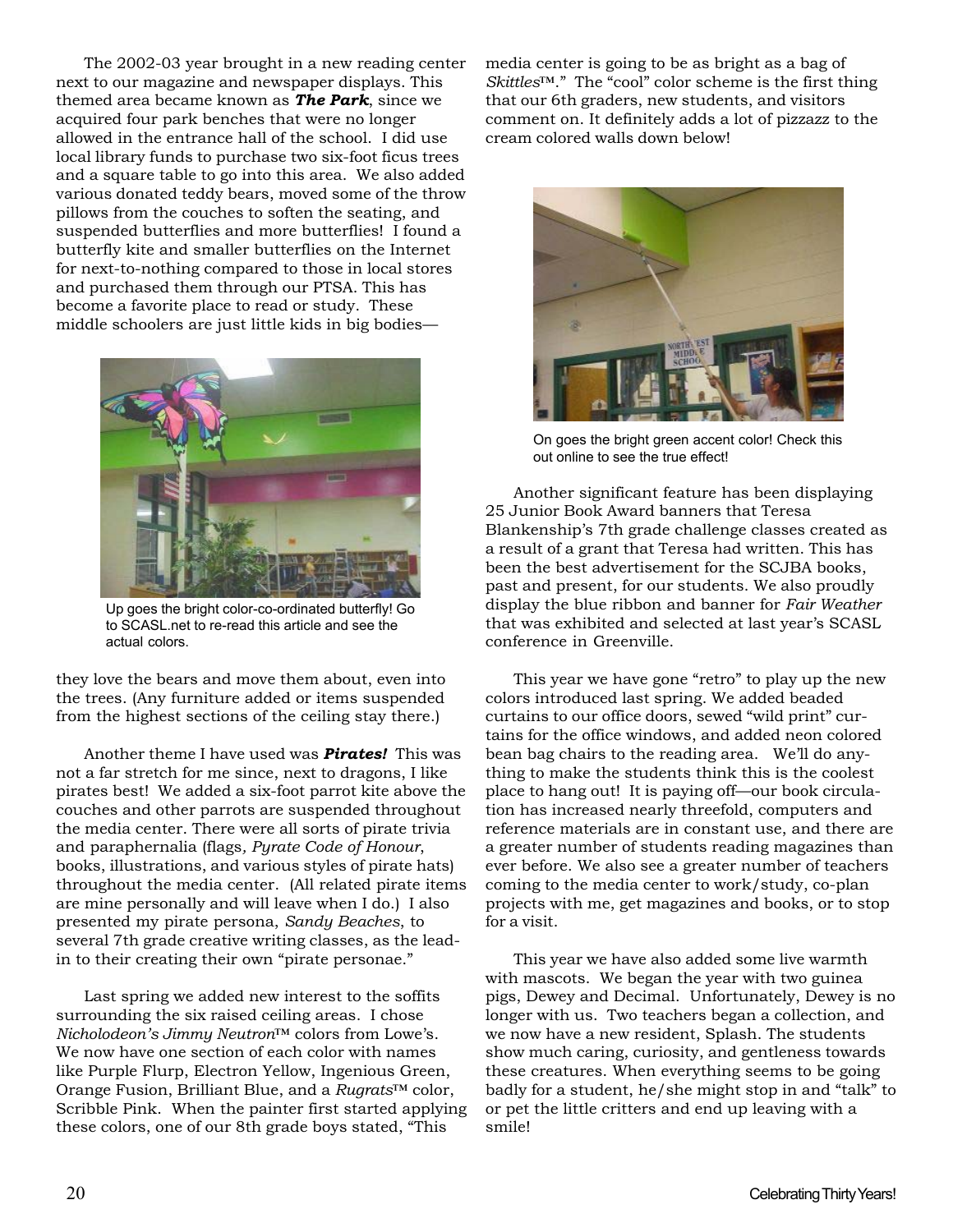Over these four years we have made noticeable, and very much appreciated, changes to our media center. Almost daily we hear positive comments from students, parents, and teachers about the appearance and the selection of books in our media center. At the end of each year, I administer a survey to students and teachers. From this survey, I receive constructive suggestions, books and magazines to order, as well as many accolades, like enjoying the variety of music, displays, and all of our new books! I was selected as Northwest's Teacher of the Year for 2004-05 and was then selected as a Top Ten Finalist for Greenville County Schools.

But appearances don't matter if the collection within the media center is uninteresting and outdated. We have been fortunate to receive generous funding through our school board for the past two years, additional funding through my Alliance Grant for Biographies, additional print and electronic media purchases through our IB-MYP funds, as well as general and local funds. Through extensive collection analysis and development along with ruthless weeding, our collection age has increased 6-25 years, depending upon the section! We are *currently* in compliance with recommendations by SACS and Follett's *Titlewave™* collection analysis. It is now our goal to maintain this momentum.

Students aren't the only ones who have benefited from the new look in the media center. We also rearranged the professional library by clearing it out and beginning anew. We separated the professional books and instructional materials into curriculum area topics and subtopics, instead of their Dewey location, to make locating specific subjects quicker and easier. We added a TV and VCR for video previews and professional development, installed a phone/fax machine, and added donated lamps, pictures, and a comfortable reading chair. Our newest addition has been the beginning of a "Book Exchange" for all adults (including parents). Anyone may add to the "Exchange" and borrow from it without checking anything out. The reasoning behind the book exchange was that we all want to see students

reading for pleasure, so they need to see all of us reading for pleasure, too!

Now students, parents, teachers, and visitors are welcomed into the Northwest Middle School Media Center with an inviting space and a collection that supports their academic and recreational needs. Who could ask for more?

Here is the step-by-step plan for all of you who watch HGTV!

- 1. Set attainable objectives.
- 2. Visualize what you would like your media center to look like to meet your objective.
- 3. Sell the plan to your principal.
- 4. Start with free items as much as possible.
- 5. Look for castoffs or things in the school that aren't being used where they are.
- 6. Sort through your own collection; visit Goodwill stores, yard sales, etc.
- 7. Don't try to do everything at once; let needs and solutions evolve over time.
- 8. Obtain funding through donations, grants, local funds, etc.
- 9. Think about the best time for you to make your changes: summer, holiday breaks (if you can get into your school).
- 10. Let your family and friends know the ideas that you have and check with fellow media specialists and teachers!

Don't be discouraged if you don't already have lots of stuff. You can begin collecting anytime, and introduce things into your media center little by little. Storage is a huge issue. Dividing your collections into themes allows you to use banker boxes from office stores, Follett book boxes, or computer boxes to store items of varying sizes. It also makes them easy to stack and to get. Can't build shelves for storage? Boards and concrete blocks are really sturdy and generally inexpensive.

The main thing is to think big (or little) about interests of your students, hit those after holiday sales, get ideas from all of the library promotion catalogs, and most importantly *HAVE FUN!*

# **A(ugusta) Baker's Dozen: A Celebration of Stories**

**Friday and Saturday, April 22 - 23, 2005**

Christopher Paul Curtis, author of **The Watsons Go to Birmingham-1963, Bud, Not Buddy** and **Bucking the Sarge,** will deliver the Augusta Baker Lecture on Friday, April 22, at the Koger Center for the Arts in Columbia. Storytelling for Families will be held Saturday from 11 to 2 on the historic Horseshoe at the University of South Carolina. These events are free and open to the public.

For more information, call 929-3474 or visit http://www.richland.lib.sc.us/baker.htm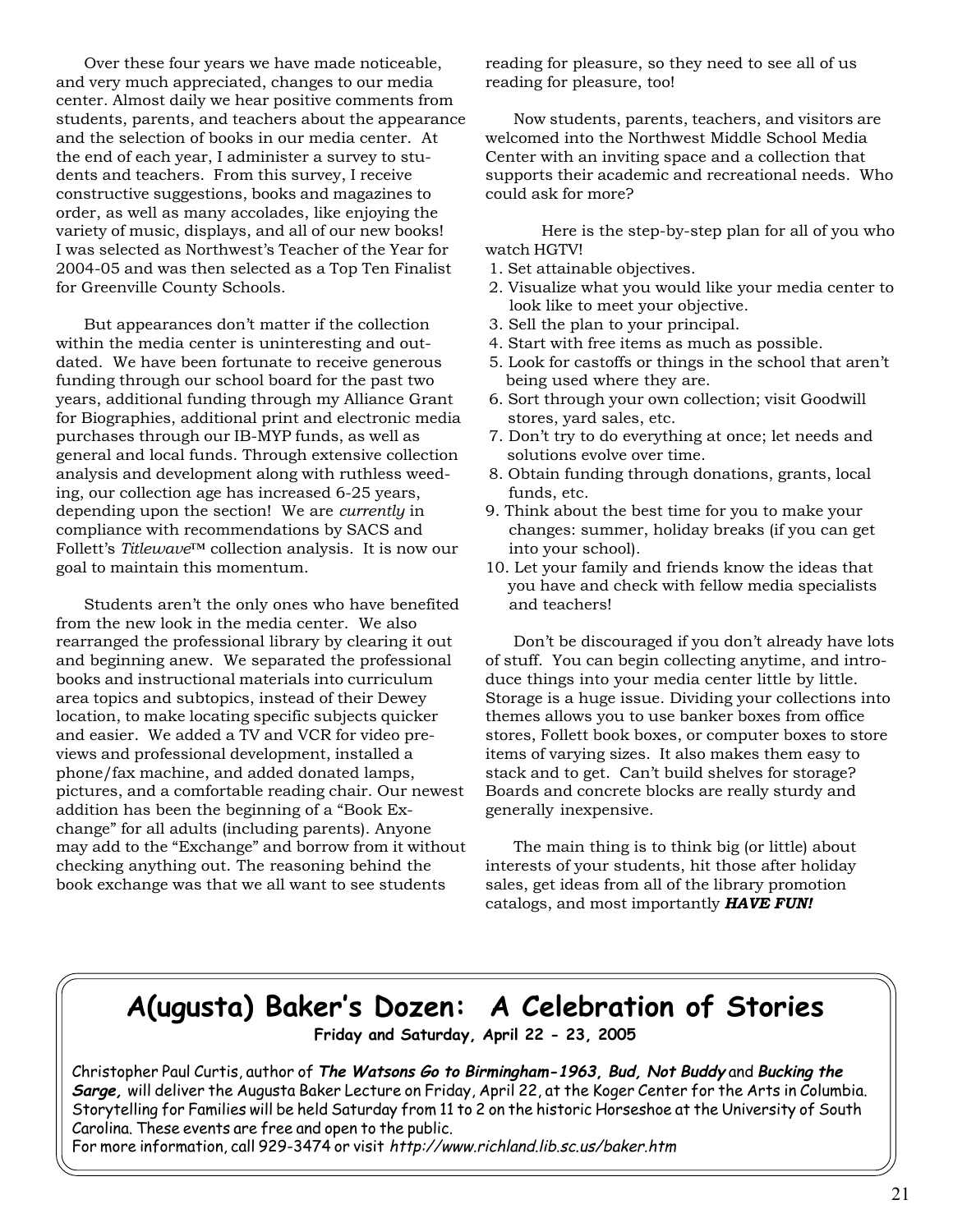# 101 Ways to Celebrate Read Across America Day

**In honor of what would be Dr. Seuss' 101st Birthday – March 2, 2005!**

Beth Hale, James Island Elementary School, margaret\_hale@charleston.k12.sc.us

- 1. Visit www.nea.org for a bunch of great ideas!
- 2. Invite local celebrities to read to your students.
- 3. Cook green eggs and ham.
- 4. Create a recipe with students for Scrambled Eggs Super the grosser, the better.
- 5. Have students create a color wheel to match their Many Colored Days…
- 6. Have a contest to have students really "Read Across America" have pages or books count as miles!
- 7. Have students and teachers dress as their favorite Seuss characters.
- 8. Host a Dr. Seuss Poetry jam see who can read Fox in Socks the fastest without messing up…great for aspiring rappers!
- 9. Have a contest for students to write a Seuss-esque poem or rap! Winners can share on the morning news!
- 10. Have the morning news broadcast be completely in rhyme!
- 11. Make Fox puppets from old socks on second thought maybe new socks!
- 12. Have birthday cake with lunch!
- 13. Invite parent volunteers to be Cats in Hats on tour send them to every class to share a book!
- 14. Research the 50 states!
- 15. Make a fish mobile! Red, blue, 1 & 2!
- 16. Make Oobleck corn starch, water, and green food coloring…
- 17. Have students write the story of "And to Think That I Saw It on (insert their street name here)"
- 18. Have a crazy hat day 500 or more!
- 19. Read The Lorax, discuss the environment.
- 20. Have a class of Sneetches! Randomly assign stars or none then graph it!
- 21. Take a schoolwide survey (can even use echalk to create one.) Have students and teachers vote on for their favorite Dr. Seuss book!
- 22. Dress up your news studio with wild colors and designs.
- 23. Dress up your news crew as characters!
- 24. Sponsor an "Oh the Places You'll Go" writing contest write about your favorite place or what you want to be when you grow up!
- 25. Take a Seuss break have teachers read live over the building distribution system.
- 26. Create books about me…by myself…
- 27. Create an atlas lesson on America.
- 28. Give out bookmarks.
- 29. Have your principal say the Reader's Oath.
- 30. Send home reading brochures to parents.
- 31. Have students make Seuss hats in art.
- 32. Share a Dr. Seuss biography.
- 33. Have a Seuss trivia contest.
- 34. Make Seuss puppets and have a show.
- 35. Give out free books!
- 36. Hide cats in hats around the school or library…give prizes for those who find them.
- 37. Have a parade!
- 38. Organize a door-decorating contest.
- 39. Create a Seuss landscape out of clay.
- 40. Run the Zoo! Make up your own animals!
- 41. Give out fish crackers as snack!
- 42. Read Marvin K. Mooney & discuss transportation.
- 43. Create a book on the things we can think!
- 44. Have a stacking contest a la Yertle!
- 45. Listen to Seuss books on tape or CD!
- 46. Play Seuss BINGO!
- 47. Visit Seuss online at www.seussville.com
- 48. Make a "Seuss Creativity Corner" in your media center with art supplies, costumes, etc.
- 49. Have a month long challenge students must read a Dr. Seuss book a day!!
- 50. Display red and white balloons!
- 51. Sing songs from the Cat in the Hat songbook!
- 52. Make a giant birthday card!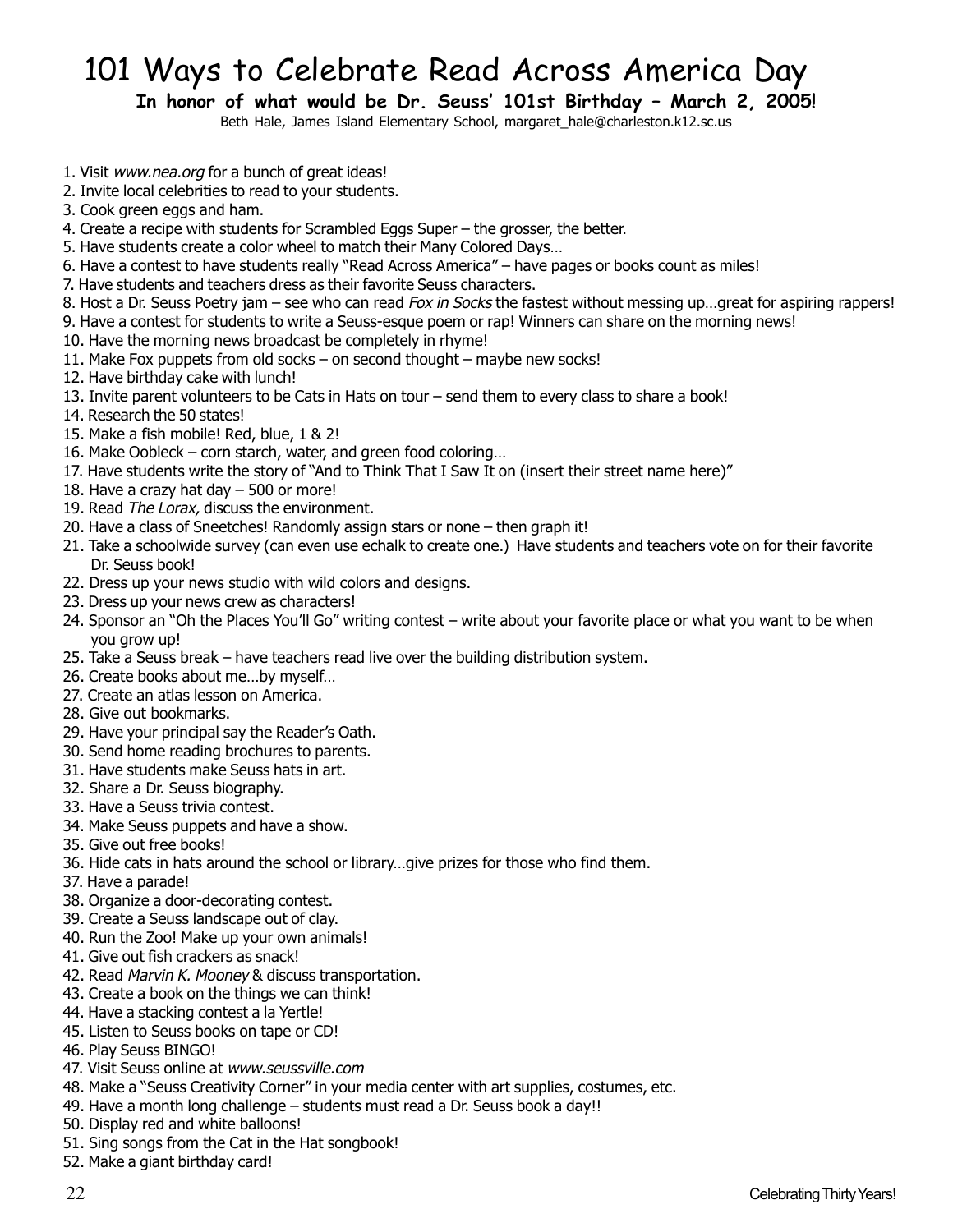- 53. Design a roller coaster for Seuss Landing at Universal Studios in Florida!
- 54. Create a new Seuss character!
- 55. Make animal collages.
- 56. Make body outlines with the Shape of Me!
- 57. Hold a "Seuss Swap" book exchange.
- 58. Bake letter shaped cookies.
- 59. Play scramble the animal (have one group of students draw legs, heads, bodies, etc. then swap!) to create an animal to hatch from Horton's egg!
- 60. Give out Seuss stickers. (www.seussville.com)
- 61. Create a Dr. Seuss cookbook.
- 62. Have students write a story, but only give them 100 words!
- 63. Decorate with Dr. Seuss inflatables! Email: nick@bigeventsonline.com for pricing info!
- 64. Read Mr. Brown Can Moo..., identify 10 sounds you hear at school.
- 65. Do team building activities like the Whos do in Whoville!
- 66. Have a 50 state trivia contest.
- 67. Write a class ABC book like Dr. Seuss.
- 68. Read Hooray for Diffendoofer Day and together decide what teachers in your school teach like Mrs. Hale teaches shelving!!
- 69. Tell students to draw a picture of what the circus would be like if THEY ran the circus.
- 70. Have a contest for students to guess how many Goldfish (crackers) are in a bowl (or jar)!
- 71. Read Did I Ever Tell You how Lucky You Are... have students write a paragraph about why we are lucky to be Americans.
- 72. Have older students share Seuss books with younger grades!
- 73. Have a balancing contest like the Cat in the Hat! Don't use a real goldfish!!!
- 74. Host a READ-in!
- 75. Plan a Family Reading Night!
- 76. Draw Dr. Seuss characters on the computer using Paint or KidPix!
- 77. Explore the thousands of Seuss characters with this online Seuss character index: http://www.primate.wisc.edu/people/hamel/seuss.html
- 78. Plant daisies for Daisy Head Maysie!
- 79. Have a Sneetch Beach Party! http://www.seussville.com/titles/sneetches/
- 80. Make candy Cat in the Hat hats: use red and white lifesavers and a white necco wafer for the bottom. (Teaches patterning for little ones!)
- 81. Have students make bookmarks!
- 82. Countdown to the big day have questions every day for a month drop hints about special activities and more!
- 83. Create a Seuss tribute PowerPoint and run it over the building distribution system all day.
- 84. Have students do brief booktalks or book commercials during the week Seuss and more.
- 85. Ask your principal to do something crazy to celebrate reading kiss Yertle (a turtle)?
- 86. Kick off a spring reading challenge!
- 87. Set up Seuss stations in the school with different activities or crafts.
- 88. Teach students to use a rhyming dictionary.
- 89. Read the Sleep book and research yawns and sleepwalking.
- 90. Create a "Seuss-Lib!" Have students use the dictionary to find parts of speech to complete a Seuss story.
- 91. Create original Seuss-like characters using craft pom-poms.
- 92. Teach timelines! Read "Oh the Places…" and have students create life timelines.
- 93. Read On Beyond Zebra! learn about alphabets from other languages and have a class create their own alphabet!
- 94. Create a WebQuest about Dr. Seuss.
- 95. Challenge kids to make it a Reading Only Night NO TV! Have parents sign a card and give out prizes the next day.
- 96. Just celebrate reading by inviting a local author for the day!
- 97. Have a Seuss-tacular invite students and teachers to perform a Seuss play on stage.
- 98. Invite local school board members to be a part of the festivities!
- 99. Write an article about your event for the local newspaper.
- 100. Invite the local news to report on your school's Read Across America events!
- 101. HAVE FUN!!!!

Have a great time! Special thanks to Peggy Bayne and Beth Livingston for sharing their ideas! Any ideas or questions, email me at margaret\_hale@charleston.k12.sc.us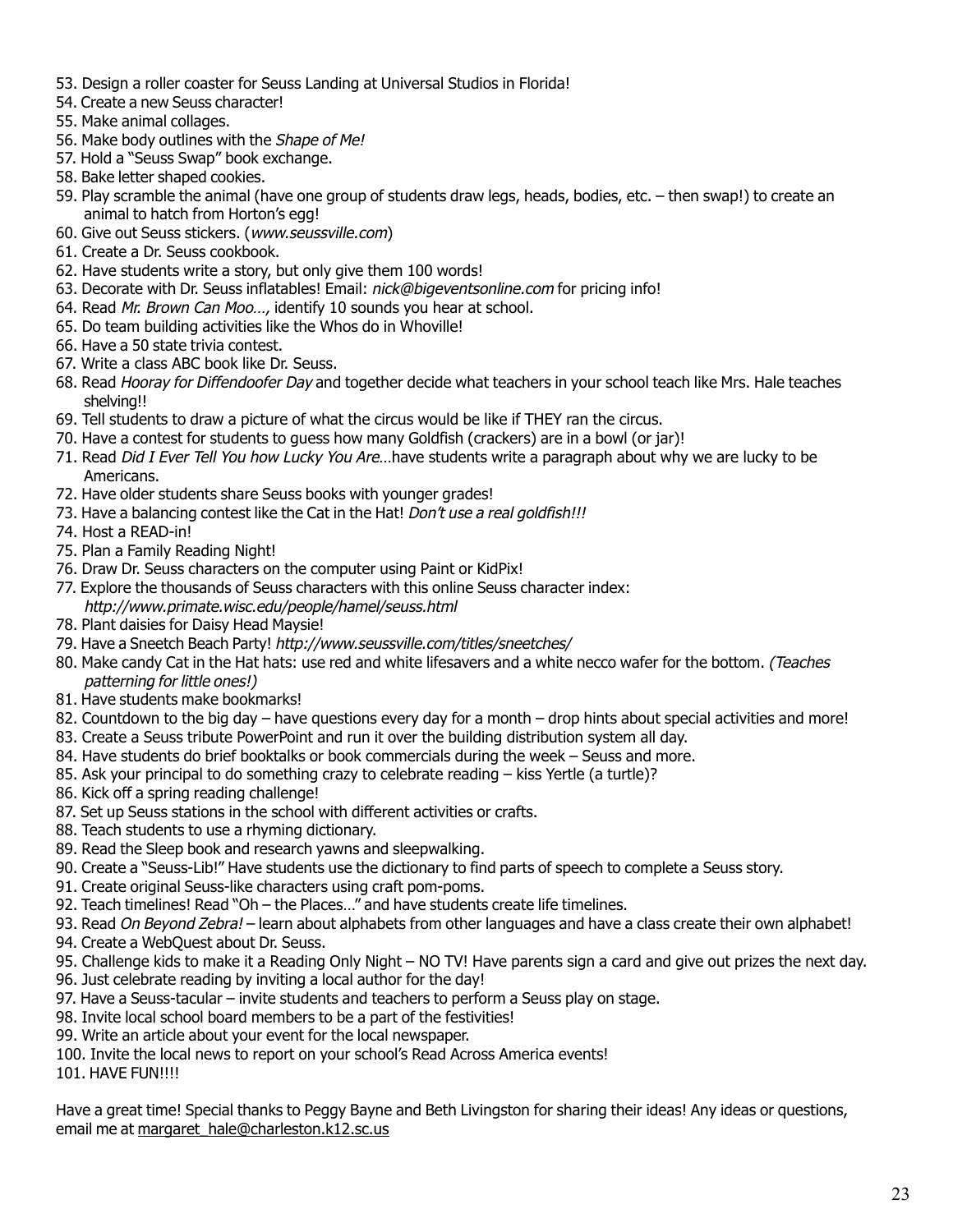# Reflections from a First Year Media Specialist:

 **"I may not be an explorer, or an adventurer, or a treasure-seeker, or a gunfighter, Mr. O'Connell! But I am proud of what I am! I... am a librarian!"** —Evelyn, *The Mummy,* 1999.

Terri Catalano, Irmo Middle School, Lexington 5, *tcatalano@lex5.k12.sc.us*

S I sit down to write this column, I am at<br>the halfway point of the school year and<br>it seems a fitting time to reflect upon the halfway point of the school year and what I have learned and accomplished thus far, as well as what goals and objectives I hope to achieve during the second semester.

Many of you are familiar with the mantra adopted by Dan Barron (Director, School of Library and Information Science, College of Mass Communications and Information Studies University of South Carolina) when describing the program at USC: "It's Not Your Mother's Library School." Let me add to that: Being a middle school media specialist "is not your mother's librarian." Probably the most important thing I have learned during the past 4 months is that the stereotype of a reticent and retiring librarian standing guard over the quiet and tranquil sanctuary known as the school library no longer exists, if it ever did. First and foremost, keeping middle school students focused, on task and reasonably quiet is about as challenging as herding cats. And trying to do so is not for the faint of heart. They will not "go easy" on you because it is your first year as a librarian and working in a middle school. Students expect you to know what you are doing and to do it with confidence, not to mention a generous dose of humor. I hit the ground running and had little time to worry about being new to the job, unsure of what to do or exactly how to do it.

These expectations of my abilities apply to classroom teachers and administrators also. There are invaluable benefits of these expectations however: I am afforded opportunities almost daily to be an important resource with expertise that is germane to the entire learning community.

As I think about the first semester, I am somewhat in awe about how much I have done, in fact how much most of us do in a single hour, much less an entire day, week or month. The myriad of skills we use, tasks we accomplish, people we help, presentations we make, information we process and impart, and for some of us, objects we move, carry or count, is astonishing. We are readers, writers, purchasing agents, public relations managers, chief financial officers, advertising executives, teachers, managers, supervisors, counselors (yes, I had a student worker ask my advice about an 8th grade romance—I had to really reach back to remember what it was like to be

14 and "in love"), artists, computer repair people, software analysts. The list is seemingly endless. I have had some soaring successes: working with my colleague Renee to design a lesson about Life in the 60's, complete with music and pictures (it was at least as much fun preparing for it as the actual lesson, although the kids seemed to have a blast too); teaching a lesson on the Big6 and working with students to use the steps to create African animal storybooks; and helping students research winter holidays around the world and being rewarded with a piece of homemade German chocolate cake by a appreciative 8th grade boy.

f course success without some failures, or learning opportunities, is hollow. One that comes to mind is a nonfiction booktalk that I presented for a Language Arts class. It was probably too long for the number of titles I was presenting (about 15) and subsequently I lost many of the students about halfway through my presentation. I have learned that when doing several books, shorter is better and there can be "too much information."

As I look toward the second half of the year I am looking forward to a number of activities that are tentatively planned, including collecting and submitting votes for the South Carolina Junior Book Award contest and celebrating our school's participation with the students who have read at least 3 of the books; continuing as a member of my school's Leadership Team for Literacy (this has been particularly rewarding as I have been able to share the unique and extensive knowledge that we, as media specialists, possess for promoting literacy at our schools); continuing collaborating with teachers to develop and present content based information literacy lessons; and, arguably, the most rewarding interaction I have experienced as a media specialist and anticipate experiencing again—that moment when a student comes to you to talk about a book you recommended that they read and to tell you how much they enjoyed it and are there others you would suggest?

Through all that I have done and learned these past few months, I am still a librarian first and foremost, and the greatest satisfaction comes from sharing the incomparable pleasure of reading with a student and knowing that I might have helped "hook" someone on the joy that can only be found between the pages of a great book.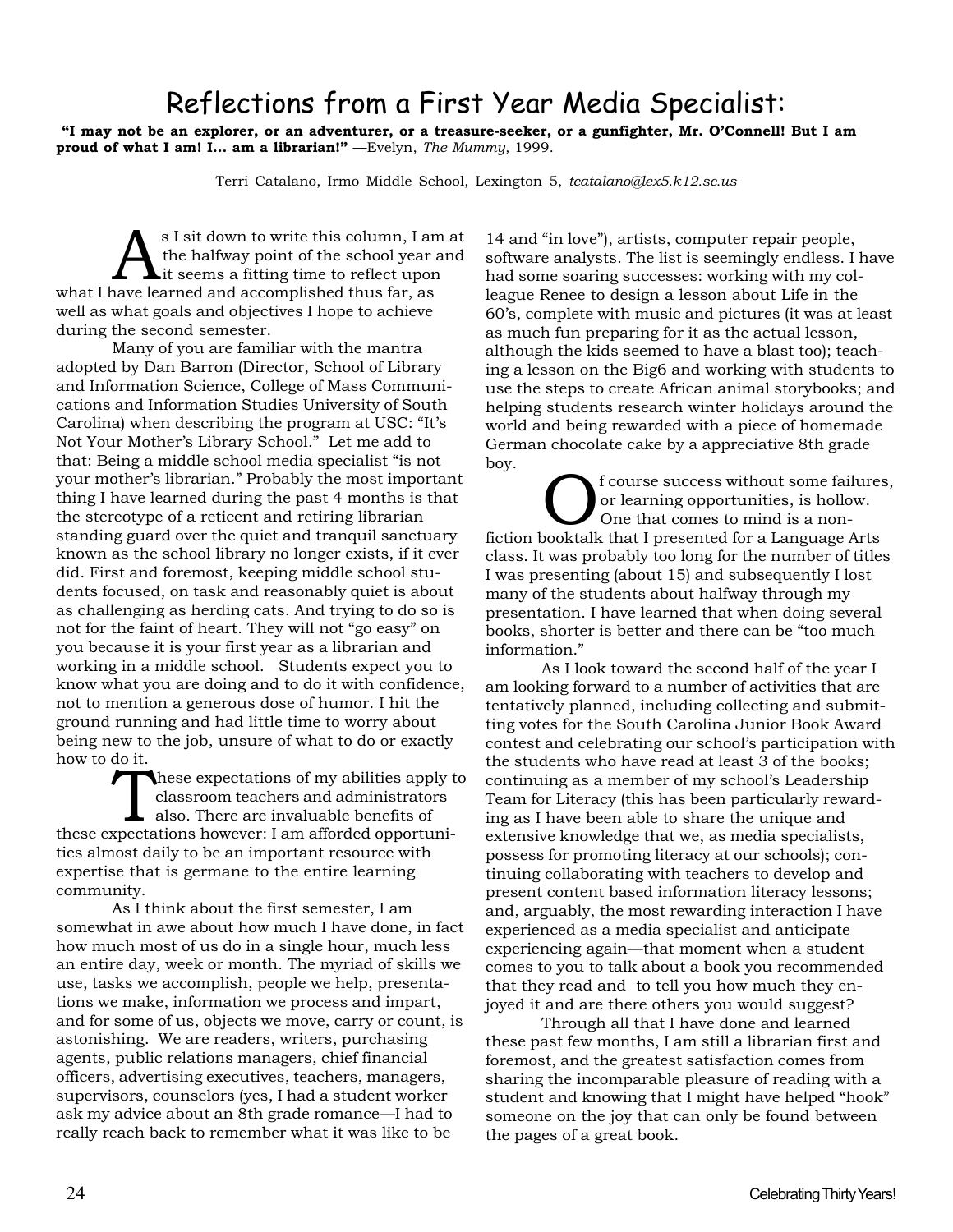**Did you ever think about things from the student's point of view? Nancy Nelson of Carolina Forest High School did. Here's what occurred to her.**

### Thirteen Trials and Tribulations Putting You in Deep Trouble With Your Research Paper

Nancy Nelson, Carolina Forest High, Myrtle Beach, *nnelson@cfec.hcs.k12.sc.us*

13. You start your researching in the media center by catching up on the latest prom fashions (or sports news, as the case may be) with your friends figuring, "I have plenty of time to do it later." Procrastination is your middle name.

12. "Ask Jeeves" is Out to Lunch.

11. You type your topic into Google and get a million hits, but none of them are what you need.

10. You think you're done when you have found six sources; the paper will write itself. But when the paper doesn't write itself, you blame the media center for not having better sources.

9. You forgot to write down which book you made the photocopy from, and your Works Consulted list is due 1st Block.

8. Your teacher points out that writing your paper doesn't mean just copying and pasting from your sources.

7. At age 16, you have writer's block.

6. Your teacher wants parenthetical citations in your paper today and you haven't done your Works Cited list yet.

5. You sit down to write your paper on the last day, and you realize your sources are no good and the media center is closed.

4. It's just too hard and you hope your teacher doesn't know about researchpaper.com

3. Your computer crashes and you have to start over, but that's OK—your printer ran out of ink anyway.

2. The night before your paper is due, your brother reformats your research diskette to put games on it.

1. You write your document in Word Perfect at home, and it won't convert to Microsoft at school to print.

### **SCSL Director Jim Johnson Speaks to SCASL Executive Board**



The SCASL Executive Board invited Jim Johnson, Director of the South Carolina State Library, to its November Board meeting. Jim, who is the strongest library advocate in the state, outlined techniques of advocacy to the group and urged all members to become active in the process. It can only be successful if each individual takes part in the process. Convincing legislators of the importance of school libraries, their activities to promote reading, their programs that improve student literacy and increase their overall achievement is critical to keeping them informed. But most important is maintaining personal contact with legislators. SCASL plans to follow up on his specific suggestions and you will be hearing more details along the way.

#### Celebrating Thirty Years!

#### Did you know:

The first Nancy Jane Day Scholarship was awarded in 1988 to Donna Chapman? The first SCASL conference was held in 1976 at the Town House Motor Inn in Columbia? The first Junior Book Award was given in 1993 to Dead Man in Indian Creek by Mary Downing Hahn?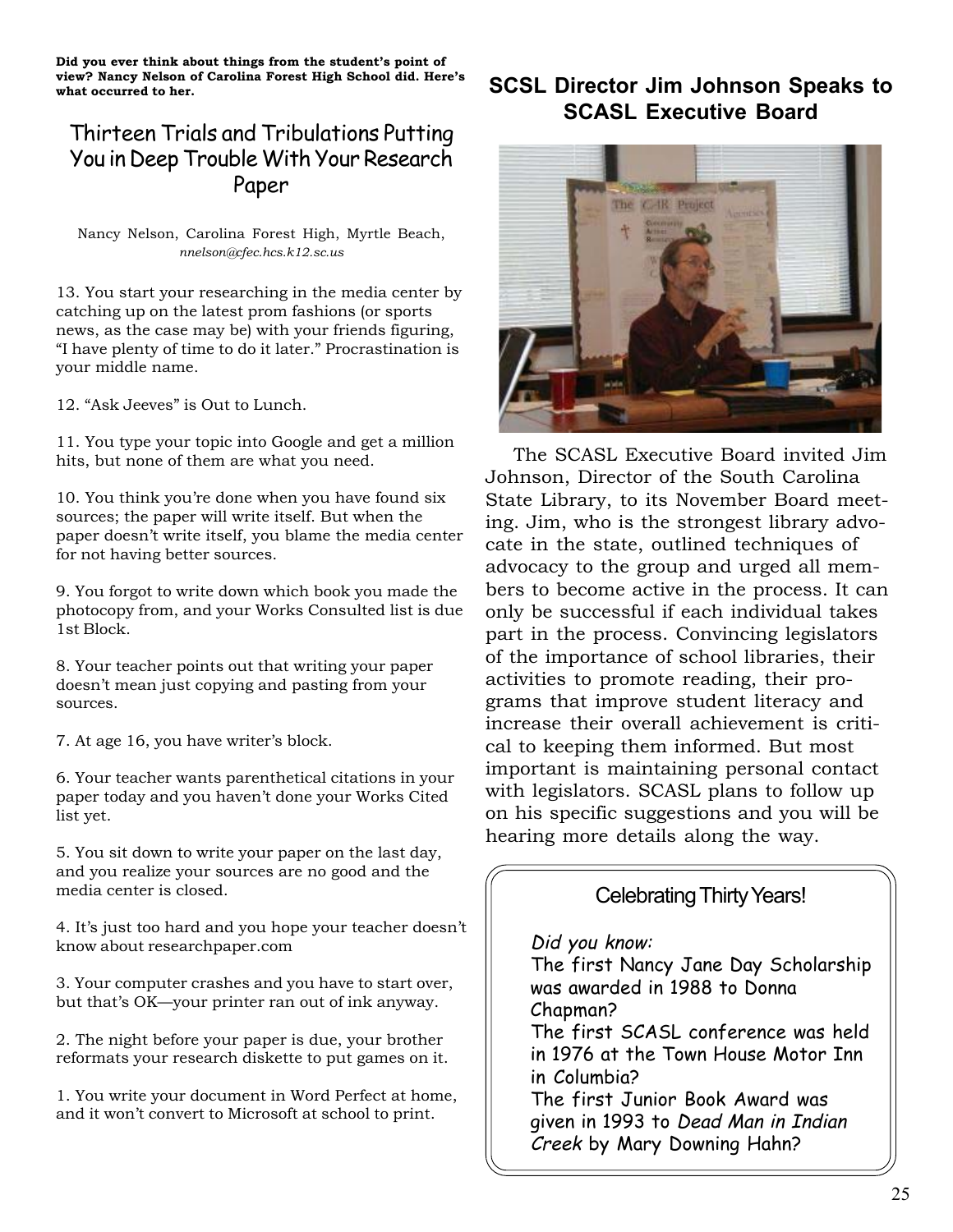*In the first issue of the MCM, Glenda, who was embarking on the road to National Board Certification, asked others who were working on or had completed NBC to email their thoughts and suggestions to her. Here she shares the results. —Ed.*

# **The Yellow Brick Road to NBC Part II**

Glenda Green, Keenan High School, Columbia, *ggreen@richlandone.org*

It was so nice to hear that Kathy O'Quinn, the 2004-2005 Richland Two Teacher of the Year, was Nationally Board Certified. More importantly, it was nice to discover that she not only grew from the experience, but also traveled the road three times before achieving success. (Sometimes success is measured in never giving up.) Sure, the house is not as clean as you'd like and you're not spending as much time with the children as you'd like…oh, and let's not forget the apparently forgotten significant other(s). But the rewards are well worth the sacrifices…or so I'm told. Let's look at the benefits: professional growth, self-assessment, increased salary, more occupational opportunities. And let us not overlook the prestige that comes with the accomplishment. I received lots of emails after this year's results came out and many of my colleagues were as inspired by the stories as I was. I am a mother of two boys under the age of 6, so I had some apprehension about beginning the journey *and staying the course*.

This email inspired me to continue and not give up:

"When I received the news two years ago, I immediately began phoning my immediate family—my husband, son, and 20-year-old daughter away at college. After I told my daughter the news, there was a long silence on her end and then she said, 'Mom, that's great but I didn't know you were going through it. You always seemed to have time for us, no matter what we asked you to do.' Her comment meant more to me than anything! Now, how did I do this? By having a schedule of when to work on NB and not discussing it, obsessing, worrying, etc., any other time. Good luck as you undertake this journey!" (Penny Hayne, National Board Certified Teacher 2002; Lake Murray Elementary School, School District Five of Lexington and Richland Counties.)

Allow me to share a few more National Board success stories:

"I'm very happy to report I passed too. I encourage anyone thinking about starting the journey to go for it." (Kathy Emory, McDonald Green Elementary, Lancaster).

"It's a very thought-provoking process that is well worth it!" (Kitt Lisenby, Mt. Pisgah Elementary School, Kershaw County School District)

"I discussed the decision with my husband (our children are grown). I told him that it would take 6 months out of my life and that I was giving up everything that I did (activities, church activities, etc.) for 6 months. We decided that it was worth doing, plus my stepdaughter was going through the process also. I prayed that fall that God would make me be disciplined enough to use my free time wisely. I attended the first workshop in Columbia that Martha Alewine had and then attended the second one. They were extremely helpful. I worked during school on it, needless to say, but I made myself work on it practically every weekend. I would write and rewrite and rewrite. I had two people reading my portfolio entries. One was a very good English person and she read for English and gave me suggestions of other words and phrases that I might use to describe my work more definitively. I also had a teacher who had worked as a reader for National Board to read and make suggestions of what I needed to do. I read and re-read standards and also the rubric for each portfolio entry…I cried when I mailed the portfolio in. I think the UPS man was ready to call the men in the white coats, but it is a very emotional moment. Ha! …I think that having a support system is the way to go." (Susan Keaton, Abbeville High, Abbeville.)

Thanks for all the positive input. And a special personal note for Ms. Hammond and those others who emailed that they were contemplating dropping the ball —Please don't. I leave you with this: nothing ventured, nothing gained. So follow the yellow brick road, even if you have to go down it three times to reach your destination. We can do this!



Calling all young artists and writers! READING RAINBOW and ETV invite all youngsters to participate in the Eleventh Annual Reading Rainbow Young Writers & Illustrators Contest! Entries will be accepted from January 1, 2005 until March 31, 2005 and will be judged in local contests, with the local winners advancing to the national competition.

Submit entries for the READING RAINBOW'S Young Writers and Illustrators Contest to: Lydia Freeman- ETV/ Ready to Learn- 1101 George Rogers Boulevard- Columbia, SC 29201.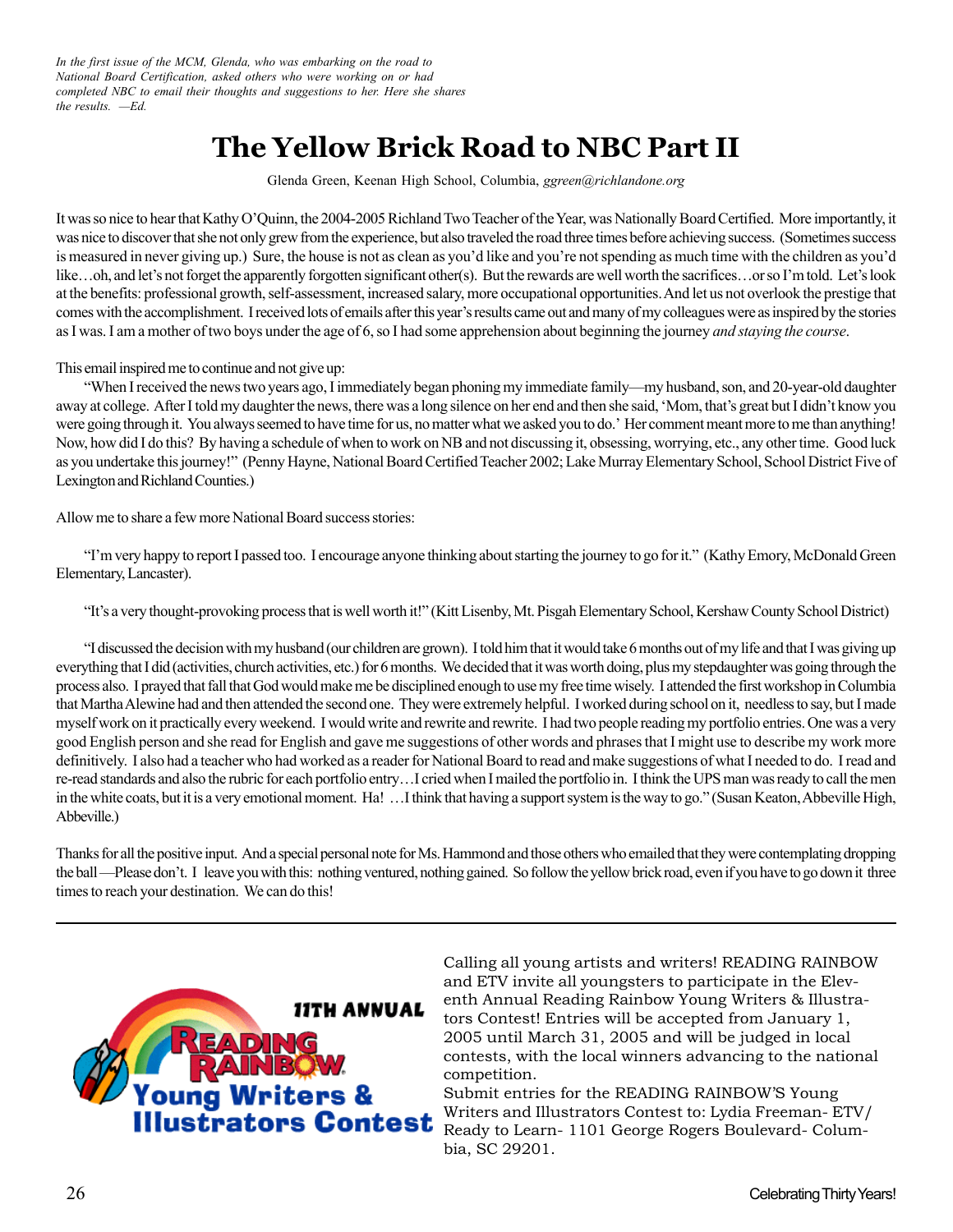# *Regional News*



#### **Region 1A.**

**Pickens County. Judi Key**, Hagood Elementary School, wrote and was awarded a school EIA grant, linking the classroom and the media center through the writing process. Students conduct research in the media center on a topic of study in their classrooms, then write a report including the information they gathered on Dana wireless keyboards, printing a hard copy on the local printer. **Judi Key** also received her National Board Certification. **Anderson County. District 1.Monique German**, Powdersville Middle, received an EIA grant entitled F.R.E.D.(Friends, Reading, Eating, and Discussing). The grant provides books, food, and supplies for a school-wide book club. The club is open to students, faculty, parents, and the community for independent reading activities. The books chosen reflect school events, such as the Alzheimer's Walk, and others suggested by the members. The "Read A Latte Cafe" is a very popular format for the monthly meetings attended by upwards of 100 students and 15 faculty members.

#### **Region 1B.**

**Spartanburg County. Carol Plum-Ucci**, the 2002-03 winner of the SCYABA for *The Body of Christopher Creed*, will visit Byrnes High School, **Judy Parham** and **Karen Hill,** media specialists, and Boiling Springs High School, **Sally Hursey** and **Jay Campbell**, media specialists, in April. **Spartanburg County. District 2.** The Boiling Springs High School Media Center will hold its Fourth Annual Poetry Festival February 8-15. The festival will include poetry contests, workshops and a presentation by **Scott Ainslie** and **Glenis Redmond**. **District 3**. Awardwinning author **Anthony D. Fredericks** will visit Clifdale Elementary School for the second time March 2. He will work with students in grades three through five on writing skills. His visit is part of a yearlong writing project funded by a South Carolina Education Improvement Act grant written by media specialist **Judy Mamroth** and classroom teachers **Cathy Wells** and **Kimberly Goode**. **District 6. Nina Crawford** at Woodland Heights Elementary reports on **Michael Cogdill**'s very successful December visit. Michael, a news anchor for WYFF in Greenville, is the author of the book *Cracker the Crab*. He collaborated with his illustrator wife to create the book. **•** Fairforest Elementary's **Joyce Harrison** received a \$10,000 literacy grant from the Starbucks Foundation for "Reading, Books and You – It's a Wonderful World." This grant will enable the Fairforest Elementary Library to stay open during the summer to encourage all students to participate in culturally diverse activities based in literature, art, music and food. **• Peggy McQuade**, media specialist at Dorman Freshman Campus, and **BarbaraLuttrell**, library aide, received The Blue Carpet Award at Dorman Freshman Campus for the second nine weeks term this year. This award is presented by the administration to any teacher or staff member who exhibits exemplary qualities of customer service and courtesy. **Greenville County.** Storyteller **Ramona Moore Big Eagle** was at Northwest Middle School, where **Sandy Bailey** is media specialist, in December. She is a dynamic speaker, storyteller, and musician and kept all the students spellbound during her programs of Native American culture.**• Dr. Marilyn Heath**, media specialist at Greer Middle School, is the author of *Electronic Portfolios: A Guide to Professional Development and Assessment,* published by

Linworth.**•** In December **Deryl McKinney** received an Instructional Support Grant of \$807.00 from the Eastside High School PTA for the purchase of a digital camera. **•** The new Berea High media specialist is **Cathy Eoute** who previously served as an English teacher at Hillcrest High School. **•David Greenberg**, the author of *Bugs, Snakes and Slugs* will visit Oakview Elementary in April. **•** In January, author **April Pulley Sayre** visited Buena Vista Elementary School.

#### **Region 3.**

York County. District 2. Crowders Creek Elementary/Middle School hosted Newbery Honor author **Stephanie Tolan** who signed her Harper Collins books: her first picturebook, *Bartholemew's Blessing* and her Newbery winning book *Surviving the Applewhites*. **York 3. Cathy Nelson**, Northside Elementary in Rock Hill, received a district mini grant to conduct a school and district Battle of the Books with fifth graders. Cathy Nelson also earned her National Board Certification. • **Betty Jordan**, Sullivan Middle School, was awarded a Foundation mini grant to purchase books on tape. These will be used for Literature Circles and silent sustained reading activities.**• Liz Martin**, Westminster Catawba Christian School, achieved National Board Certification. Liz also received grant funding from Family Trust Credit Union to initiate a Battle of the Books program for fifth grade students. **Lancaster. Debbie Keenan**, Brooklyn-Springs Elementary in Lancaster, received a James Marion Sims PET grant for \$400 for "Merry Christmas Everywhere," a project which featured three different library exhibits:

#### **Region 4A.**

**Lexington 3. Amy Bedenbaugh**, Batesburg-Leesville Primary, was nominated for a Disney Hand Teacher Award. **Fairfield. Debbie Cooper**, Kelly Miller Elementary, received her National Board certification in November.

#### **Region 5A.**

**Barnwell County. District 29. Julie Toole** is the new library media specialist at Kelly Edwards Elementary School in Williston.

#### **Region 5B.**

**Orangeburg. District 5. Sheryl Blankenship-Brown**, Mellichamp Elementary, was awarded a \$250,000 grant from the United States Department of Education. The grant will be divided among eight elementary school media centers in the district. **• Samantha McManus** is now a media specialist at Orangeburg-Wilkinson High School. **• Joyce Robinson** is the new media specialist at Sheridan Elementary School. **• Verity Creekmore**, the former media specialist, has retired.

#### **Region 6.**

**Sumter District 2.** In June, **Donna Myles**, Pocalla Springs Elementary School, participated in a collaborative project working with teachers of English Language Arts and Social Studies to develop resources that supported the new ELA/Social Studies units that they were developing for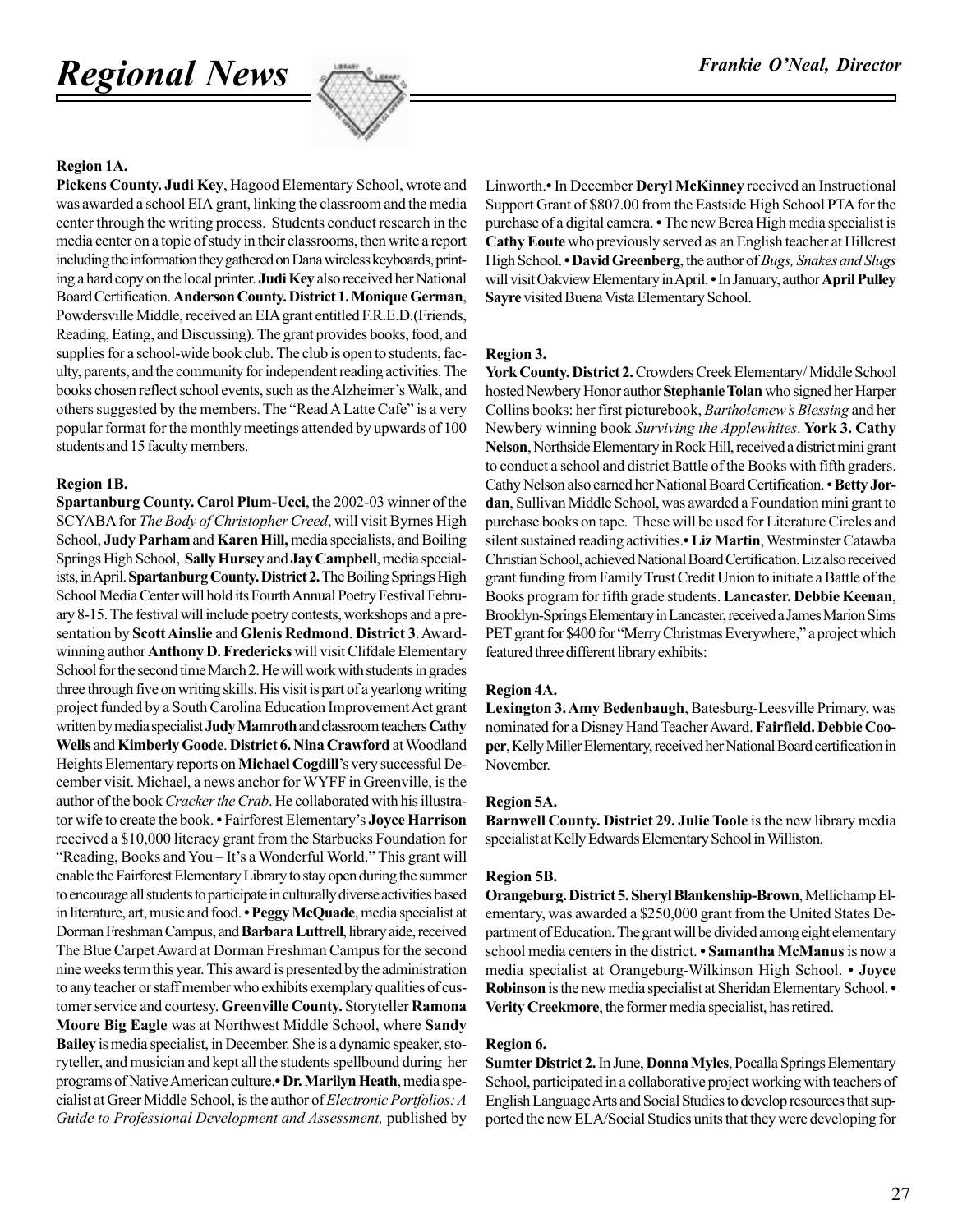implementation for the 2004-2005 school year. The district received approximately \$135,000 to purchase these much-needed resources. With everyone's cooperation every elementary school library added multiple copies of requested books supporting the Social Studies Standards for grades 1 through 5.

#### **Region 7.**

**Marion 1.** The South Carolina Association for Educational Technology established the Innovative Program Awards to honor the best practices by schools and districts in South Carolina. Recognition is given in four categories: Elementary, Middle, High, and District. At presentation ceremonies in January, the Technofoxes of Johnakin Middle School were recognized in the Middle School category for Tech Team, a program sponsored by South Carolina ETV and the National Science Foundation. **Anne Hood**, Marion School District One Technology Coach and former media specialist, has provided the leadership for these young ladies. **Florence 1.** Media specialist **Debra Heimbrook** invited "Auntie Rose" aka Rosalind Huffman, storyteller, to visit Carver Elementary in January. She presented her multicultural program, "Birds of a Feather," to the students. Debra has also invited **Paula Childers**, head of the children's department at the Drs. Bruce & Lee Foundation Public Library, to visit Carver students to tell them about activities, programs, and resources available there. She is also encouraging them to bring their parents and sign them up for a library card. **Marion. District 7. Elaine Hite**, Britton's Neck Elementary, is a National Board Certified media specialist.

#### **Region 8.**

**Jean Rodelsperger,** Myrtle Beach High and **Cathy Moore,** Myrtle Beach Intermediate, were awarded National Board Certification. **• Jeanette Mikell** is now the media specialist at North Myrtle Beach Elementary.

#### **Region 9A.**

**Beth Bryant**, Mary Ford Elementary, reports that her school has been awarded a Comprehensive School Reform Grant through Title I of ESEA and the Fund for the Improvement of Education for a total package of \$125,000 for the second year of the grant. Emphasis has been on the Renaissance Learning Model and funds have gone toward AR packages including Accelerated Vocabulary, Emergent-Reader and Accelerated Math. This special funding for the library has meant the addition of 570 books last year and 800 books this year as well as additional computers, laser printers, software, and training. **•**When the Underground Railroad Museum and Freedom Center opened this fall in Cincinnati, **Minerva King**, media specialist at St. Johns High, narrated "The People Could Fly" accompanied by the Starling Youth Orchestra. The orchestra elected to use music composed by College of Charleston professor Dr. Trevor Weston. **•** Drayton Hall Elementary, a new facility, opened this year with **Lisa Mallard** as media specialist. It boasts a brand new core collection of 7,500 books and media supplied by Follett and 20 flat screen workstations in the library for research.

#### **Region 9B.**

**Berkeley County. Jeanne Holladay** retired from Strafford High School. **•** Every student at Marrington Middle School received a book in December on "The Marrington Middle School Day of Giving." **•** The Goose Creek High School media center sponsored a full day of Appalachian Christmas stories by having local storyteller **Tim Lowry** present to tell the stories. **• Kay Paul,** media specialist at Oakbrook Elementary School in Dorchester School District Two, received a \$1,000 Wal-Mart Family Reading Festival Grant.

## **Vital Statistics** Delta

Sympathy is extended to the family of Pamela Lynn Pringle Cribbs, media specialist at Heritage Elementary School, who died in an automobile accident along with her young daughter Kalie Lynn Cribbs on Friday, Dec. 10, 2004. Pamela was awarded the 2004-2005 Teacher of the Year at Heritage Elementary School and also had been Teacher of the Year at Plain Elementary School. She had achieved National Board Certification.

Sympathy is extended to the family of Joseph Williams, father of Ida Thompson, passed in January.

### Teacher of the Year

(Note: These are the only names submitted for publication in this issue.) Horry County. **Stella Carmody** was elected Teacher of The Year at Forestbrook Elementary. Lexington 5. **Valerie Byrd**, was elected Teacher of the Year at Dutch Fork Elementary.

#### **The Passing of an Icon**

**Irene LaBorde Neuffer**, author (and coauthor with her late husband, Professor Claude Henry Neuffer) of books on South Carolina history and literature, died in December. A well known figure in letters, Mrs. Neuffer had a rich background in teaching and writing. She and her husband are probably best known for their work in creating *Names in South Carolina* (1953- 1983), the first state place-name journal in the United States. This journal recorded legends and origins of place names in the state at a time when that information was being lost to history. It has served as a model for other states to use to preserve their past.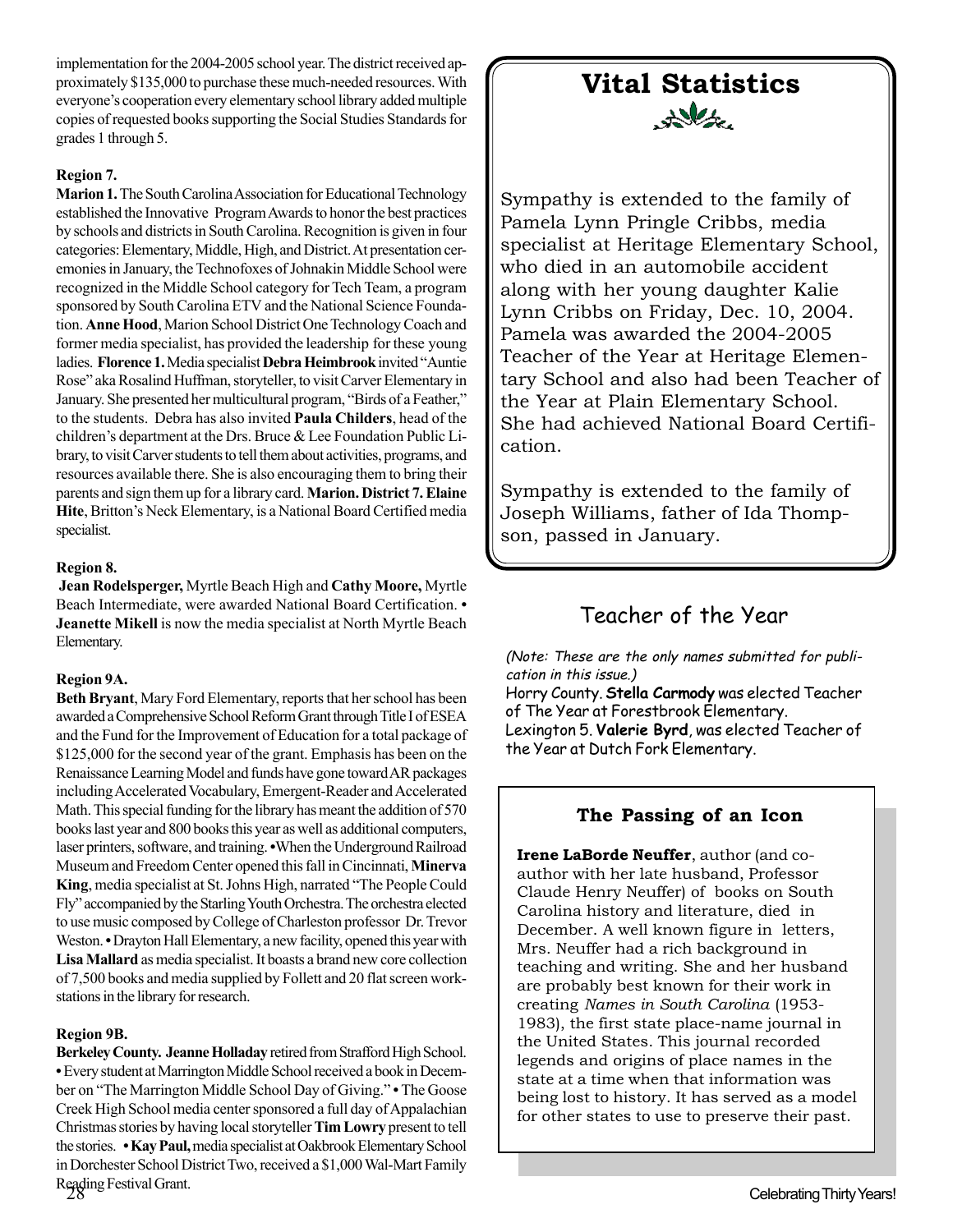# Funtastic Reading

and Read-iculous

# **Help Preserve the History of SCASL**

Thanks to Mitzi Burden, the history of SCASL is being preserved. Until three years ago, material such as minutes of Executive Board meetings, copies of the Media Center Messenger, copies of conferences programs, photos, etc. had been collected but never organized. For three years now, Mitzi has been culling, gathering, sorting and organizing historical materials for SCASL. If you have any material or information that would be appropriately included in the archives, contact Mitzi.

> Mitzi Burden, Archive and History Committee Chair, *burdenm@charter.net*

Jane Connor, South Carolina State Library, *janec@leo.scsl.state.sc.us*



#### **Region 4A. Lexington 1.**

Red Bank Elementary received a media center makeover for national Make A Difference Day. Community businesses partnered with the school to give the media center a new facelift to include new carpeting, a fresh coat of paint, new mini blinds and new electronics.

Pictured below, Bert Dooley, Lexington One Board of Trustees Chair; Clyde Smith, owner of Carpet One of Lexington; Frances Cox, Red Bank Elementary Media Specialist and Dr. Karen Woodward, Lexington One Superintendent cut the ribbon for the newly renovated media center at Red Bank Elementary.

Businesses supporting the renovations include Carpet One of Lexington; Sherwin Williams of Lexington; Columbia-based AV, a home automation/ home theater company; and Accent Blinds of White Rock. Inland Container donated 300 boxes to pack up the books that had to be taken out of the media center during the renovations.



Spring may just be on the horizon, but to public librarians, summer vacation reading is just<br>around the corner. The theme for the 2005 lic librarians, summer vacation reading is just around the corner. The theme for the 2005 reading program for children is **Funtastic Reading**. The accompanying art has been created by children's book author and illustrator Phoebe Stone. Her website is*www.phoebestone.com/*

The vacation reading program will start in public libraries across the state in late May or the beginning of June, depending on the library. As public librarians, we believe that the summer vacation reading program supports your efforts to increase reading achievement by encouraging children to keep reading during the summer vacation from school. In 2004, over 80,500 children participated in the program by reading and attending literary, craft, and arts programming at their local library. School library media specialists can support the program by encouraging children to join the program at their local public library.

Many of the public libraries also offer a teen reading program during the summer. The theme for this program is **Read-iculous**.

Celebrating Thirty Years!

The first Young Adult Book Award was awarded in 1980 for Amityville Horror by Jay Anson.

It snowed for the January 1996 conference in Charleston!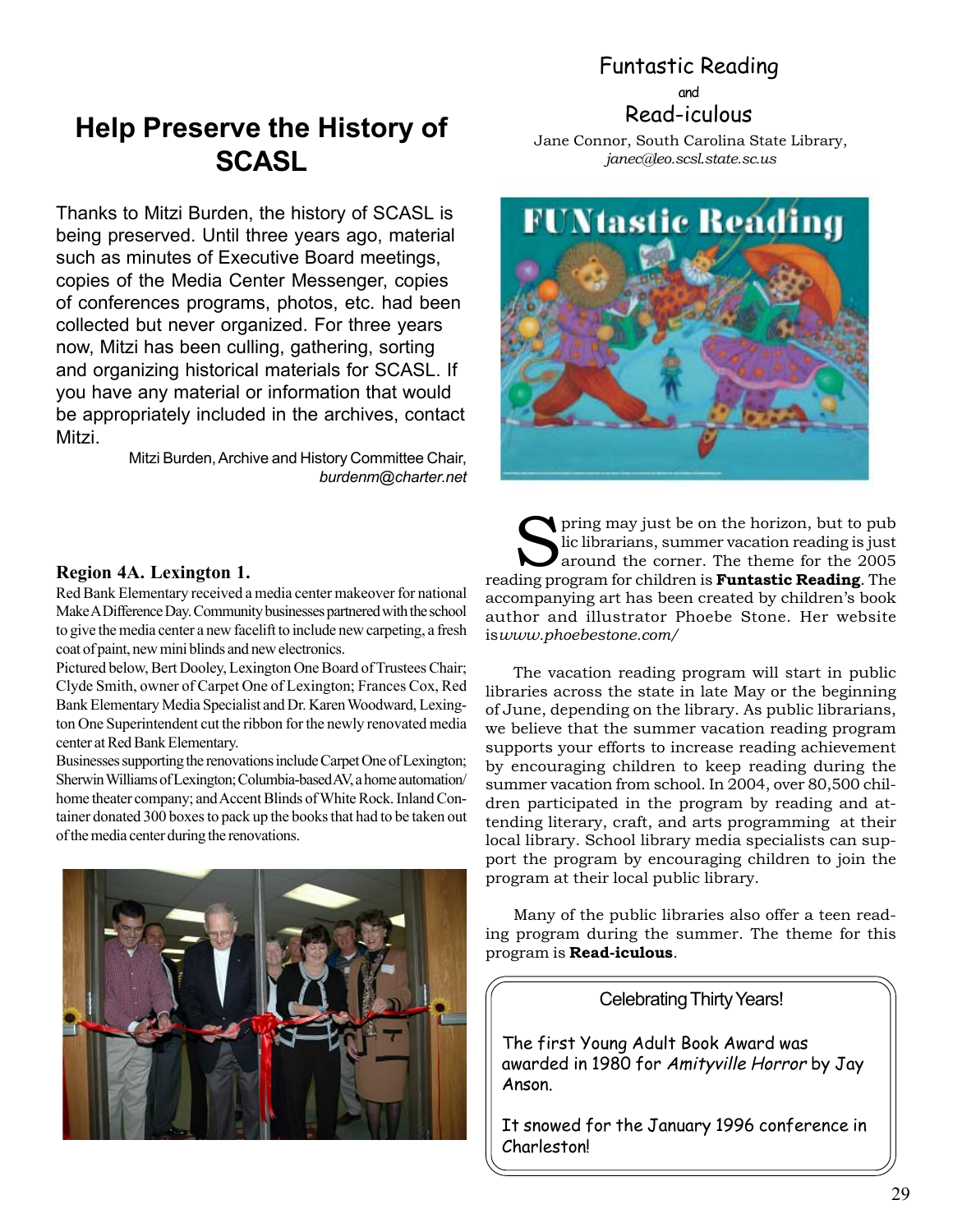# **Keep Up-to-date With Your Professional Reading**

Donna Shannon, School of Library and Information Science, USC,*dshannon@gwm.scd.edu*

With all that busy school library media specialists (SLMS's) have to do each day, it's not easy to keep up with the professional literature. Another challenge is finding funds to pay for subscriptions to all of the journals you should regularly read. One possibility is to work out a scheme in your district for a group of schools to share that responsibility. If each school (or each SLMS) in a group of schools subscribes to one journal and shares with others, then everyone will have the opportunity to keep up-to-date with what is published in several venues. Most professional journals that target the school library media specialist audience have websites that provide some of the same information as their print counterparts and sometimes extras that are not included in the print version. And, don't forget to take advantage of the InfoTrac database available to SC users through DISCUS (*http://scdiscus.org*). Here are some of the professional journals (and their websites) that SLMS's will want to read on a regular basis with a note if they are available through DISCUS. (It's easy to browse the contents of a specific issue by using InfoTrac's journal search feature.)

#### *Knowledge Quest,* http://www.ala.org/ala/aasl/aaslpubsandjournals/kqweb/kqweb.htm

The official publication of the American Association of School Librarians is published bi-monthly and sent to AASL members. Feature articles generally relate to the issue's theme. Several columns in each issue include both practical and research oriented topics. *KQWeb* provides some pieces from the print version of the journal and complements it with original WWW content.

*School Library Media Research,* http://www.ala.org/ala/aasl/aaslpubsandjournals/slmrb/schoollibrary.htm SLMR is the American Association of School Librarians' refereed research journal and is published online only. Content is freely available on the AASL website to anyone with an Internet connection. A key-term index includes the first seven volumes (1997-2003) of the journal and selected articles from *School Library Media Quarterly* cited in *Information Power*.

#### *School Library Journal,* http://www.schoollibraryjournal.com/

SLJ revamped its website last fall and now offers subscribers a database of reviews going back to 1987 and articles back to 1997. You can search for articles and reviews, browse by SLJ section, or browse by topic. If you subscribe to the print version of SLJ, you have access to the website at no extra charge. Although anyone can search and browse, there is little available to non-subscribers other than titles of articles and reviews. (also available on InfoTrac through DISCUS)

#### *Teacher Librarian,* http://www.teacherlibrarian.com/tlmag/tl\_mag.html

Edited and published by Ken Haycock, T-L (formerly *Emergency Librarian*) publishes articles about current issues in school librarianship as well as reviews of books, software, Internet resources for children and young adults, and professional materials. Some content from the print journal is available online. Additional material including a calendar of professional development activities and WWW links can also be found on T-L's website. (also available on InfoTrac through DISCUS)

#### *Library Media Connection,* http://www.linworth.com/lmc.html

Library Media Connection (published by Linworth) includes articles on topics and issues related to the operation of school library media programs and reviews of books, videos, computer software, and websites. The table of contents from each issue of LMC is available as a pdf document from the Linworth website. In addition, there is usually at least one article from each issue published online. Also available are some recent reviews of both print and nonprint resources.

(also available on InfoTrac through DISCUS)

#### *School Library Media Activities Monthly,* http://www.crinkles.com/schoolmedia.html

Published by Paula Montgomery and LMS Associates since 1994, SLMAM contains both research-based and practical articles and columns. Very little from SLMAM has been available from their website but publication is being taken over by Libraries Unlimited (http://lu.com/shownews.cfm?newsid=261) so we'll have to see if that changes in the future.

#### *Multimedia and Internet @ Schools,* http://www.infotoday.com/MMSchools/default.shtml

Aimed at school library media specialists and technology specialists and published by Information Today, Inc., Multimedia and Internet @ Schools includes articles related to educational technology tools and resources and related issues. On their website you will find the table of contents of each issue along with selected full text documents from the print publication.

(also available on InfoTrac through DISCUS)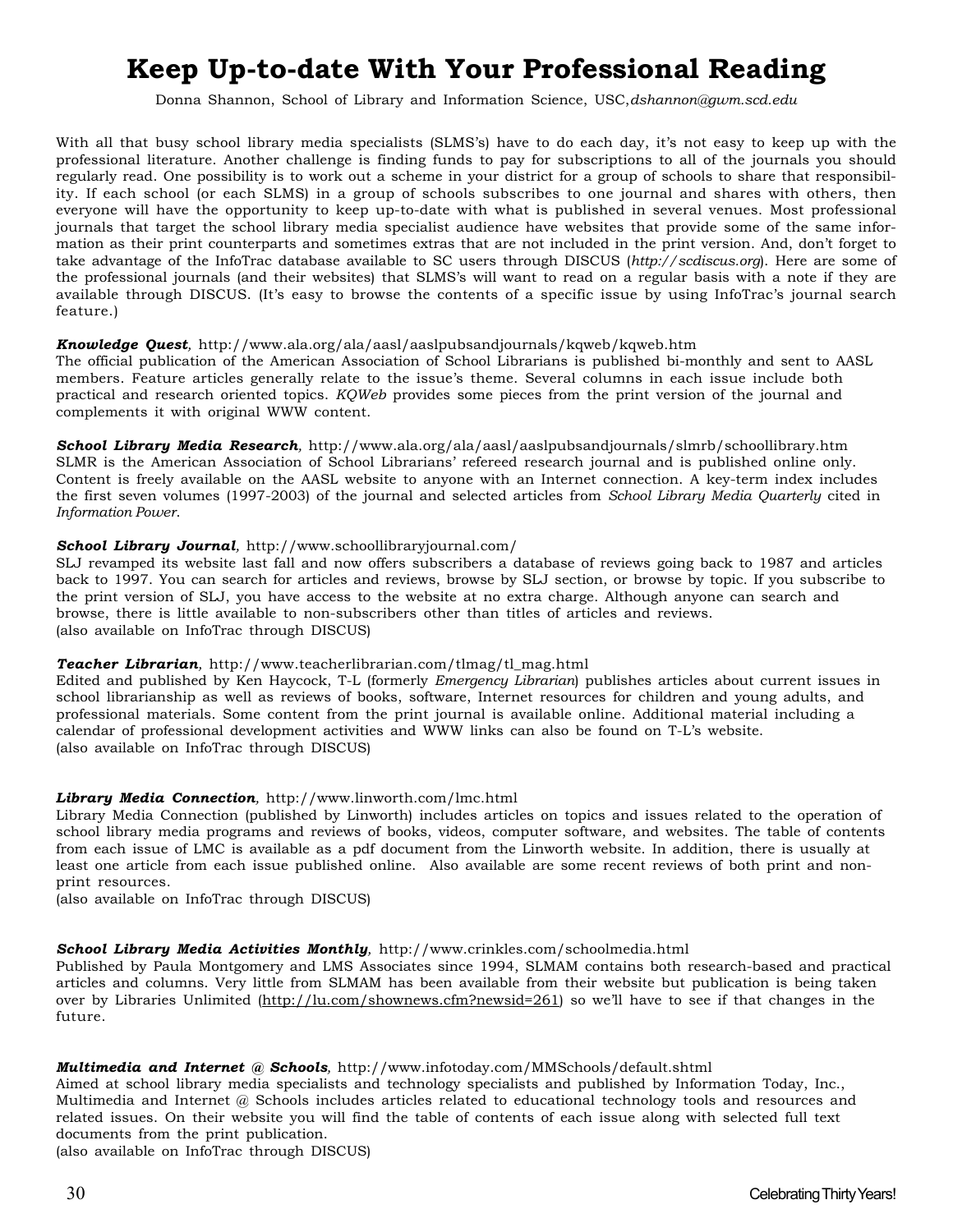# **SCASL Elections Slate**



**Vice President / President Elect:**

#### **Carolyn Jenkins**

Carolyn Pearson Jenkins is the media specialist at Shell Point Elementary School in Beaufort County where her present media program focus is reading and information literacy.

Carolyn Jenkins believes that

this is an exciting time for school library professionals and she enjoys embracing the opportunities to serve SCASL, to serve students, and to serve the school community.



is a member of the Editorial Committee and a regular contributor to the *Messenger*.

**Secretary:**

**Val Byrd**

third year as the

Valerie Byrd is enjoying her

Library Media Specialist at Dutch Fork Elementary School in Irmo, South Carolina. At DFES, she concentrates on collaborating with classroom teachers and encouraging students and staff members to read for fun. She

The Elections committee is proud to present the above slate of candidates for the 2005-2006 offices of President-Elect and Secretary. Elections will be held at the business meeting at the annual conference in Florence in March.

Elections committee members include Martha Taylor, Chairman, Patty Bynum, Penny Hayne, Frankie O'Neal, and Harriet Pauling.

# **2005 Words of Wisdom from Aunt Bee:**

Bring in the New Year by creating a new award winning book order list! Two of my favorite sources are Outstanding Science Trade Books for Students K-12 and Notable Trade Books for Young People. These are excellent sources created in cooperation with the Children's Book Council (CBC), the National Science Teachers Association (NSTA), and the National Council for the Social Studies (NCSS). There are separate Web addresses for each of these sources, but I find it best to access them through CBC's Web site: *www.cbcbooks.org.*

If you prefer hard copies, they can be found in two periodicals. *Science for Children* publishes the Outstanding Science Trade Books for Students K-12 in their March issue each year, and *Social Education* publishes the Notable Trade Books for Young People in their June issue each year. CBC also publishes these lists for a small fee.

There is nothing like the joy of new books! Cheers to you and your book orders in the New Year 2005!

### Join SCASL Listserv now!

Information, answers, ideas, anecdotes and dialog are integral parts of the listserv. Don't miss any of the news that appears on listserv. Join today!

### CALLING ALL RETIREES!!!!!

Come join us for a roundtable discussion at SCASL Spring Conference. This is a great way to meet and catch up with friends and also learn about what is going on with our organization and the ways we can be of service in retirement.

If you would like to join the retired section committee, there is always room for one more. Just contact me at *mjk2450@att.net*.

Hope to see you at the beautiful new Civic Center in Florence. *Till then—*

> *Joan Kruger Retired Section Chair,*